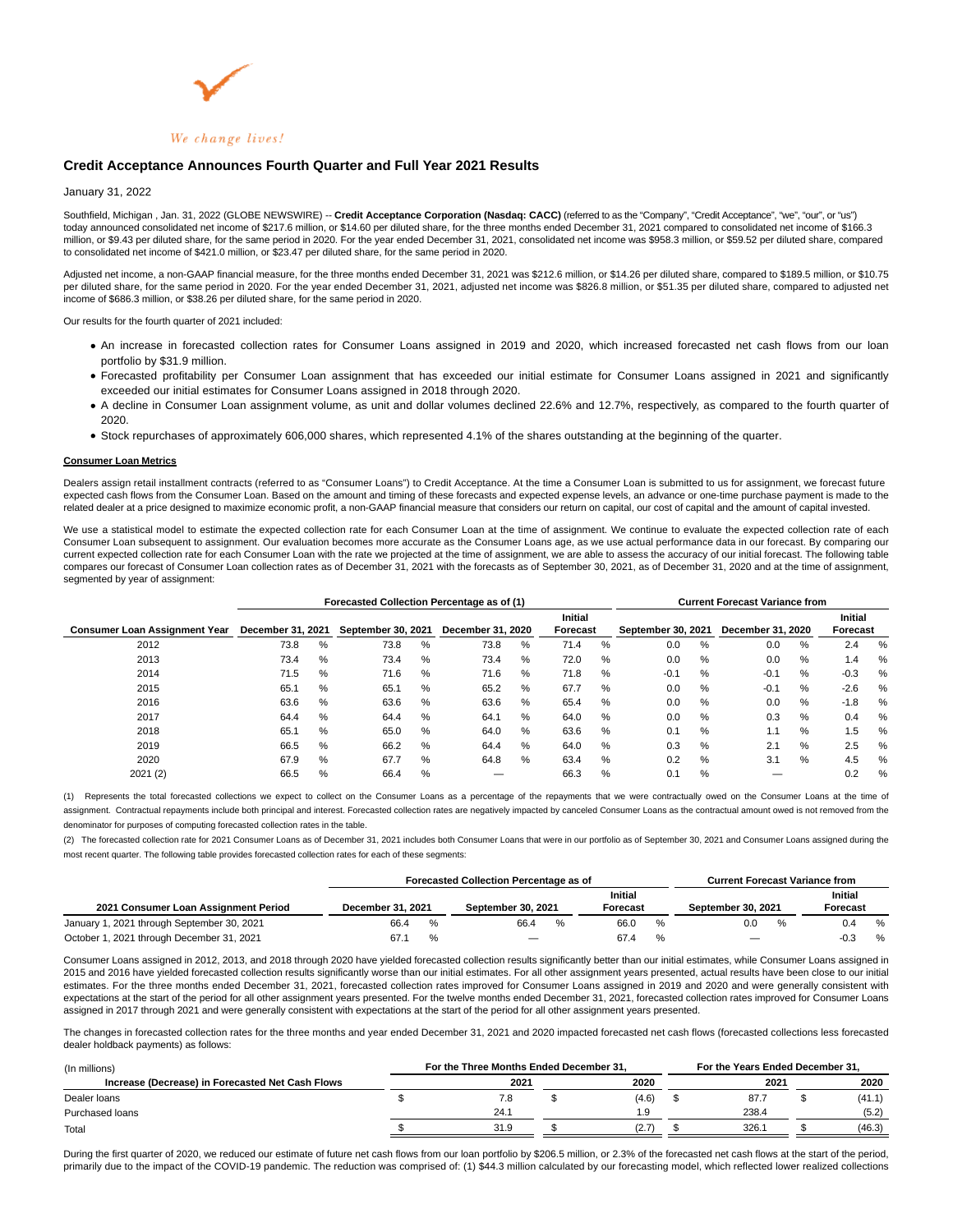during the first quarter of 2020 and (2) an additional \$162.2 million, which represented our best estimate of the future impact of the COVID-19 pandemic on future net cash flows. Under the GAAP methodology that we employ (known as the current expected credit loss model or CECL), changes in the amount and timing of forecasted net cash flows are recorded as a provision for credit losses in the current period. We have continued to apply this adjustment to our forecast through the end of 2021 as it continues to represent our best estimate of the impact of the COVID-19 pandemic on future net cash flows. The COVID-19 pandemic has created conditions that increase the level of uncertainty associated with our estimate of the amount and timing of future net cash flows from our loan portfolio.

The following table presents information on the average Consumer Loan assignment for each of the last 10 years:

|                                      | Average           |        |             |                               |  |    |  |  |  |  |  |
|--------------------------------------|-------------------|--------|-------------|-------------------------------|--|----|--|--|--|--|--|
| <b>Consumer Loan Assignment Year</b> | Consumer Loan (1) |        | Advance (2) | Initial Loan Term (in months) |  |    |  |  |  |  |  |
| 2012                                 |                   | 15,468 | \$          | 7,165                         |  | 47 |  |  |  |  |  |
| 2013                                 |                   | 15,445 |             | 7,344                         |  | 47 |  |  |  |  |  |
| 2014                                 |                   | 15,692 |             | 7,492                         |  | 47 |  |  |  |  |  |
| 2015                                 |                   | 16,354 |             | 7,272                         |  | 50 |  |  |  |  |  |
| 2016                                 |                   | 18,218 |             | 7,976                         |  | 53 |  |  |  |  |  |
| 2017                                 |                   | 20,230 |             | 8,746                         |  | 55 |  |  |  |  |  |
| 2018                                 |                   | 22,158 |             | 9,635                         |  | 57 |  |  |  |  |  |
| 2019                                 |                   | 23,139 |             | 10,174                        |  | 57 |  |  |  |  |  |
| 2020                                 |                   | 24,262 |             | 10,656                        |  | 59 |  |  |  |  |  |
| 2021(3)                              |                   | 25,632 |             | 11,790                        |  | 59 |  |  |  |  |  |
|                                      |                   |        |             |                               |  |    |  |  |  |  |  |

(1) Represents the repayments that we were contractually owed on Consumer Loans at the time of assignment, which include both principal and interest.

(2) Represents advances paid to dealers on Consumer Loans assigned under our portfolio program and one-time payments made to dealers to purchase Consumer Loans assigned under our purchase program. Payments of dealer holdback and accelerated dealer holdback are not included.

(3) The averages for 2021 Consumer Loans include both Consumer Loans that were in our portfolio as of September 30, 2021 and Consumer Loans assigned during the most recent quarter. The following table provides averages for each of these segments:

|                                            | Average       |  |         |                               |  |  |  |  |  |
|--------------------------------------------|---------------|--|---------|-------------------------------|--|--|--|--|--|
| 2021 Consumer Loan Assignment Period       | Consumer Loan |  | Advance | Initial Loan Term (in months) |  |  |  |  |  |
| January 1, 2021 through September 30, 2021 | 25.333        |  | 1,548   | 59                            |  |  |  |  |  |
| October 1, 2021 through December 31, 2021  | 26,958        |  | 12,864  | 58                            |  |  |  |  |  |

The increase in the average Consumer Loan from the first nine months of 2021 to the fourth quarter of 2021 was primarily the result of an increase in the average vehicle selling price.

Forecasting collection rates accurately at loan inception is difficult. With this in mind, we establish advance rates that are intended to allow us to achieve acceptable levels of profitability, even if collection rates are less than we initially forecast.

The following table presents forecasted Consumer Loan collection rates, advance rates, the spread (the forecasted collection rate less the advance rate), and the percentage of the forecasted collections that had been realized as of December 31, 2021. All amounts, unless otherwise noted, are presented as a percentage of the initial balance of the Consumer Loan (principal + interest). The table includes both dealer loans and purchased loans.

**As of December 31, 2021**

|                                      | AS OF DECEMBER 31, ZUZ I          |      |               |      |          |   |                               |   |  |  |  |  |
|--------------------------------------|-----------------------------------|------|---------------|------|----------|---|-------------------------------|---|--|--|--|--|
| <b>Consumer Loan Assignment Year</b> | Forecasted<br><b>Collection %</b> |      | Advance % (1) |      | Spread % |   | % of Forecast<br>Realized (2) |   |  |  |  |  |
| 2012                                 | 73.8                              | %    | 46.3          | %    | 27.5     | % | 99.9                          | % |  |  |  |  |
| 2013                                 | 73.4                              | %    | 47.6          | %    | 25.8     | % | 99.7                          | % |  |  |  |  |
| 2014                                 | 71.5                              | %    | 47.7          | $\%$ | 23.8     | % | 99.4                          | % |  |  |  |  |
| 2015                                 | 65.1                              | %    | 44.5          | %    | 20.6     | % | 98.8                          | % |  |  |  |  |
| 2016                                 | 63.6                              | %    | 43.8          | %    | 19.8     | % | 97.6                          | % |  |  |  |  |
| 2017                                 | 64.4                              | $\%$ | 43.2          | $\%$ | 21.2     | % | 93.4                          | % |  |  |  |  |
| 2018                                 | 65.1                              | %    | 43.5          | $\%$ | 21.6     | % | 83.2                          | % |  |  |  |  |
| 2019                                 | 66.5                              | %    | 44.0          | %    | 22.5     | % | 68.1                          | % |  |  |  |  |
| 2020                                 | 67.9                              | %    | 43.9          | %    | 24.0     | % | 46.9                          | % |  |  |  |  |
| 2021(3)                              | 66.5                              | %    | 46.0          | %    | 20.5     | % | 17.4                          | % |  |  |  |  |

(1) Represents advances paid to dealers on Consumer Loans assigned under our portfolio program and one-time payments made to dealers to purchase Consumer Loans assigned under our purchase program

as a percentage of the initial balance of the Consumer Loans. Payments of dealer holdback and accelerated dealer holdback are not included.

(2) Presented as a percentage of total forecasted collections.

(3) The forecasted collection rate, advance rate and spread for 2021 Consumer Loans as of December 31, 2021 include both Consumer Loans that were in our portfolio as of September 30, 2021 and Consumer Loans assigned during the most recent quarter. The following table provides forecasted collection rates, advance rates and spreads for each of these segments:

|                                            |              |   | As of December 31, 2021 |               |          |      |
|--------------------------------------------|--------------|---|-------------------------|---------------|----------|------|
|                                            | Forecasted   |   |                         |               |          |      |
| 2021 Consumer Loan Assignment Period       | Collection % |   | Advance %               |               | Spread % |      |
| January 1, 2021 through September 30, 2021 | 66.4         | % | 45.6                    | %             | 20.8     |      |
| October 1, 2021 through December 31, 2021  | 67.1         | % |                         | $\frac{0}{6}$ | 19.4     | $\%$ |

The risk of a material change in our forecasted collection rate declines as the Consumer Loans age. For 2017 and prior Consumer Loan assignments, the risk of a material forecast variance is modest, as we have currently realized in excess of 90% of the expected collections. Conversely, the forecasted collection rates for more recent Consumer Loan assignments are less certain as a significant portion of our forecast has not been realized.

The spread between the forecasted collection rate and the advance rate has ranged from 19.8% to 27.5%, on an annual basis, over the last 10 years. The spread was at the high end of this range in 2012, when the competitive environment was unusually favorable, and much lower during other years (2015 through 2019 and 2021) when competition was more intense. Despite intense competition, the spread in 2020 was higher than other recent years due to Consumer Loan performance, which has exceeded our initial estimates by a significantly greater margin than the other years presented. The decrease in the spread from 2020 to 2021 was primarily the result of the performance of 2020 Consumer Loans, partially offset by a higher initial spread on 2021 Consumer Loans, primarily due to a higher initial forecast on 2021 Consumer Loans. The decrease in the spread from the first nine months of 2021 to the fourth quarter of 2021 was due to Consumer Loan performance and a lower initial spread on Consumer Loans assigned to us during the fourth quarter of 2021, primarily due to a higher advance rate during the fourth quarter of 2021.

The following table compares our forecast of Consumer Loan collection rates as of December 31, 2021 with the forecasts at the time of assignment, for dealer loans and purchased loans separately:

| Dealer Loans                               | <b>Purchased Loans</b>                     |
|--------------------------------------------|--------------------------------------------|
| Forecasted Collection Percentage as of (1) | Forecasted Collection Percentage as of (1) |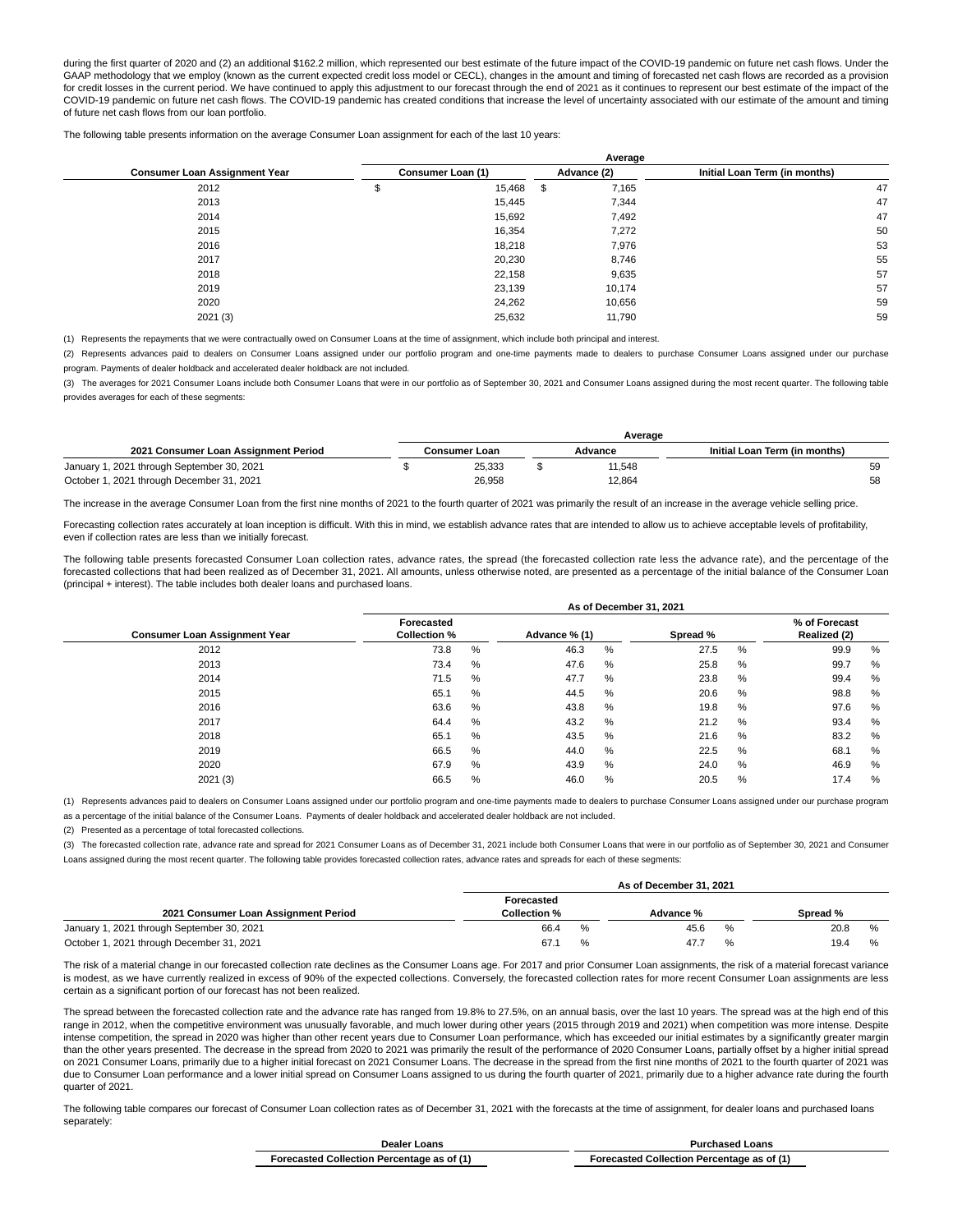| <b>Consumer Loan Assignment Year</b> | December 31.<br>2021 |   | Initial<br>Forecast |   | Variance |      | December 31.<br>2021 |      | Initial<br>Forecast |   | Variance |   |
|--------------------------------------|----------------------|---|---------------------|---|----------|------|----------------------|------|---------------------|---|----------|---|
| 2012                                 | 73.6                 | % | 71.3                | % | 2.3      | %    | 75.9                 | %    | 71.4                | % | 4.5      | % |
| 2013                                 | 73.3                 | % | 72.1                | % | 1.2      | %    | 74.2                 | $\%$ | 71.6                | % | 2.6      | % |
| 2014                                 | 71.4                 | % | 71.9                | % | $-0.5$   | $\%$ | 72.4                 | %    | 70.9                | % | 1.5      | % |
| 2015                                 | 64.4                 | % | 67.5                | % | $-3.1$   | $\%$ | 68.9                 | %    | 68.5                | % | 0.4      | % |
| 2016                                 | 62.8                 | % | 65.1                | % | $-2.3$   | $\%$ | 65.8                 | %    | 66.5                | % | $-0.7$   | % |
| 2017                                 | 63.8                 | % | 63.8                | % | 0.0      | %    | 66.0                 | %    | 64.6                | % | 1.4      | % |
| 2018                                 | 64.6                 | % | 63.6                | % | 1.0      | $\%$ | 66.4                 | %    | 63.5                | % | 2.9      | % |
| 2019                                 | 66.2                 | % | 63.9                | % | 2.3      | %    | 67.2                 | %    | 64.2                | % | 3.0      | % |
| 2020                                 | 67.6                 | % | 63.3                | % | 4.3      | $\%$ | 68.4                 | %    | 63.6                | % | 4.8      | % |
| 2021                                 | 66.2                 | % | 66.3                | % | $-0.1$   | %    | 67.1                 | %    | 66.3                | % | 0.8      | % |

(1) The forecasted collection rates presented for dealer loans and purchased loans reflect the Consumer Loan classification at the time of assignment. The forecasted collection rates represent the total forecasted collections we expect to collect on the Consumer Loans as a percentage of the repayments that we were contractually owed on the Consumer Loans at the time of assignment. Contractual repayments include both principal and interest. Forecasted collection rates are negatively impacted by canceled Consumer Loans as the contractual amount owed is not removed from the denominator for purposes of computing forecasted collection rates in the table.

The following table presents forecasted Consumer Loan collection rates, advance rates, and the spread (the forecasted collection rate less the advance rate) as of December 31, 2021 for dealer loans and purchased loans separately. All amounts are presented as a percentage of the initial balance of the Consumer Loan (principal + interest).

|                                      |                                    |      | Dealer Loans |                              |      | <b>Purchased Loans</b>      |      |                  |          |      |      |      |
|--------------------------------------|------------------------------------|------|--------------|------------------------------|------|-----------------------------|------|------------------|----------|------|------|------|
| <b>Consumer Loan Assignment Year</b> | <b>Forecasted Collection % (1)</b> |      |              | Advance % (1)(2)<br>Spread % |      | Forecasted Collection % (1) |      | Advance % (1)(2) | Spread % |      |      |      |
| 2012                                 | 73.6                               | %    | 46.0         | %                            | 27.6 | %                           | 75.9 | %                | 50.0     | %    | 25.9 | %    |
| 2013                                 | 73.3                               | %    | 47.2         | $\%$                         | 26.1 | $\%$                        | 74.2 | %                | 51.5     | %    | 22.7 | %    |
| 2014                                 | 71.4                               | %    | 47.2         | %                            | 24.2 | %                           | 72.4 | %                | 51.8     | %    | 20.6 | %    |
| 2015                                 | 64.4                               | %    | 43.4         | %                            | 21.0 | %                           | 68.9 | %                | 50.2     | $\%$ | 18.7 | %    |
| 2016                                 | 62.8                               | %    | 42.1         | $\%$                         | 20.7 | %                           | 65.8 | %                | 48.6     | %    | 17.2 | %    |
| 2017                                 | 63.8                               | %    | 42.1         | %                            | 21.7 | $\%$                        | 66.0 | %                | 45.8     | %    | 20.2 | %    |
| 2018                                 | 64.6                               | %    | 42.7         | $\%$                         | 21.9 | %                           | 66.4 | %                | 45.2     | %    | 21.2 | %    |
| 2019                                 | 66.2                               | $\%$ | 43.1         | %                            | 23.1 | %                           | 67.2 | %                | 45.6     | %    | 21.6 | %    |
| 2020                                 | 67.6                               | %    | 43.0         | %                            | 24.6 | %                           | 68.4 | %                | 45.5     | $\%$ | 22.9 | $\%$ |
| 2021                                 | 66.2                               | %    | 45.1         | %                            | 21.1 | %                           | 67.1 | %                | 47.7     | %    | 19.4 | %    |

(1) The forecasted collection rates and advance rates presented for dealer loans and purchased loans reflect the Consumer Loan classification at the time of assignment.

(2) Represents advances paid to dealers on Consumer Loans assigned under our portfolio program and one-time payments made to dealers to purchase Consumer Loans assigned under our purchase program as a percentage of the initial balance of the Consumer Loans. Payments of dealer holdback and accelerated dealer holdback are not included.

Although the advance rate on purchased loans is higher as compared to the advance rate on dealer loans, purchased loans do not require us to pay dealer holdback.

The spread on dealer loans decreased from 24.6% in 2020 to 21.1% in 2021 primarily as a result of the performance of the 2020 Consumer Loans in our dealer loan portfolio, which has significantly exceeded our initial estimates, partially offset by a higher initial spread on 2021 Consumer Loans in our dealer loan portfolio, primarily due to a higher initial forecast on 2021 Consumer Loans in our dealer loan portfolio. The spread on purchased loans decreased from 22.9% in 2020 to 19.4% in 2021 primarily as a result of the performance of the 2020 Consumer Loans in our purchased loan portfolio, which has exceeded our initial estimates by a significantly greater margin than those assigned to us in 2021, partially offset by a higher initial spread on 2021 Consumer Loans in our purchased loan portfolio, primarily due to a higher initial forecast on 2021 Consumer Loans in our purchased loan portfolio.

#### **Consumer Loan Volume**

The following table summarizes changes in Consumer Loan assignment volume in each of the last twelve quarters as compared to the same period in the previous year:

|                           | Year over Year Percent Change |                   |         |   |  |  |  |  |  |
|---------------------------|-------------------------------|-------------------|---------|---|--|--|--|--|--|
| <b>Three Months Ended</b> | <b>Unit Volume</b>            | Dollar Volume (1) |         |   |  |  |  |  |  |
| March 31, 2019            | 0.4                           | %                 | 5.1     | % |  |  |  |  |  |
| June 30, 2019             | 0.0                           | %                 | 5.6     | % |  |  |  |  |  |
| September 30, 2019        | 0.4                           | %                 | 7.6     | % |  |  |  |  |  |
| December 31, 2019         | $-5.3$                        | %                 | 1.1     | % |  |  |  |  |  |
| March 31, 2020            | $-10.1$                       | %                 | $-4.5$  | % |  |  |  |  |  |
| June 30, 2020             | 5.7                           | %                 | 5.2     | % |  |  |  |  |  |
| September 30, 2020        | $-8.8$                        | %                 | $-4.7$  | % |  |  |  |  |  |
| December 31, 2020         | $-18.1$                       | %                 | $-10.8$ | % |  |  |  |  |  |
| March 31, 2021            | $-7.5$                        | %                 | $-2.2$  | % |  |  |  |  |  |
| June 30, 2021             | $-28.7$                       | %                 | $-20.5$ | % |  |  |  |  |  |
| September 30, 2021        | $-29.4$                       | %                 | $-17.9$ | % |  |  |  |  |  |
| December 31, 2021         | $-22.6$                       | %                 | $-12.7$ | % |  |  |  |  |  |

(1) Represents advances paid to dealers on Consumer Loans assigned under our portfolio program and one-time payments made to dealers to purchase Consumer Loans assigned under our purchase program. Payments of dealer holdback and accelerated dealer holdback are not included.

Consumer Loan assignment volumes depend on a number of factors including (1) the overall demand for our financing programs, (2) the amount of capital available to fund new loans, and (3) our assessment of the volume that our infrastructure can support. Our pricing strategy is intended to maximize the amount of economic profit we generate, within the confines of capital and infrastructure constraints.

Unit and dollar volumes declined 22.6% and 12.7%, respectively, during the fourth quarter of 2021 as the number of active dealers declined 11.5% and the average unit volume per active dealer declined 13.2%. Dollar volume declined less than unit volume during the fourth quarter of 2021 due to an increase in the average advance paid per unit. This increase was the result of an increase in the average size of the Consumer Loans assigned, primarily due to an increase in the average vehicle selling price. Unit volume for the 28-day period ended January 28, 2022 declined 36.8% compared to the same period in 2021, as January 2021 unit volume reflected the distribution of federal stimulus payments during that month.

The following table summarizes changes in Consumer Loan assignment unit volume in each of the last four quarters as compared to the same periods in 2019:

| <b>Three Months Ended</b> | Percent Change in Unit Volume Compared to the Same Periods in 2019 |         |   |
|---------------------------|--------------------------------------------------------------------|---------|---|
| March 31, 2021            |                                                                    | $-16.8$ | % |
| June 30, 2021             |                                                                    | $-24.6$ | % |
| September 30, 2021        |                                                                    | $-35.6$ | % |
| December 31, 2021         |                                                                    | $-36.6$ | % |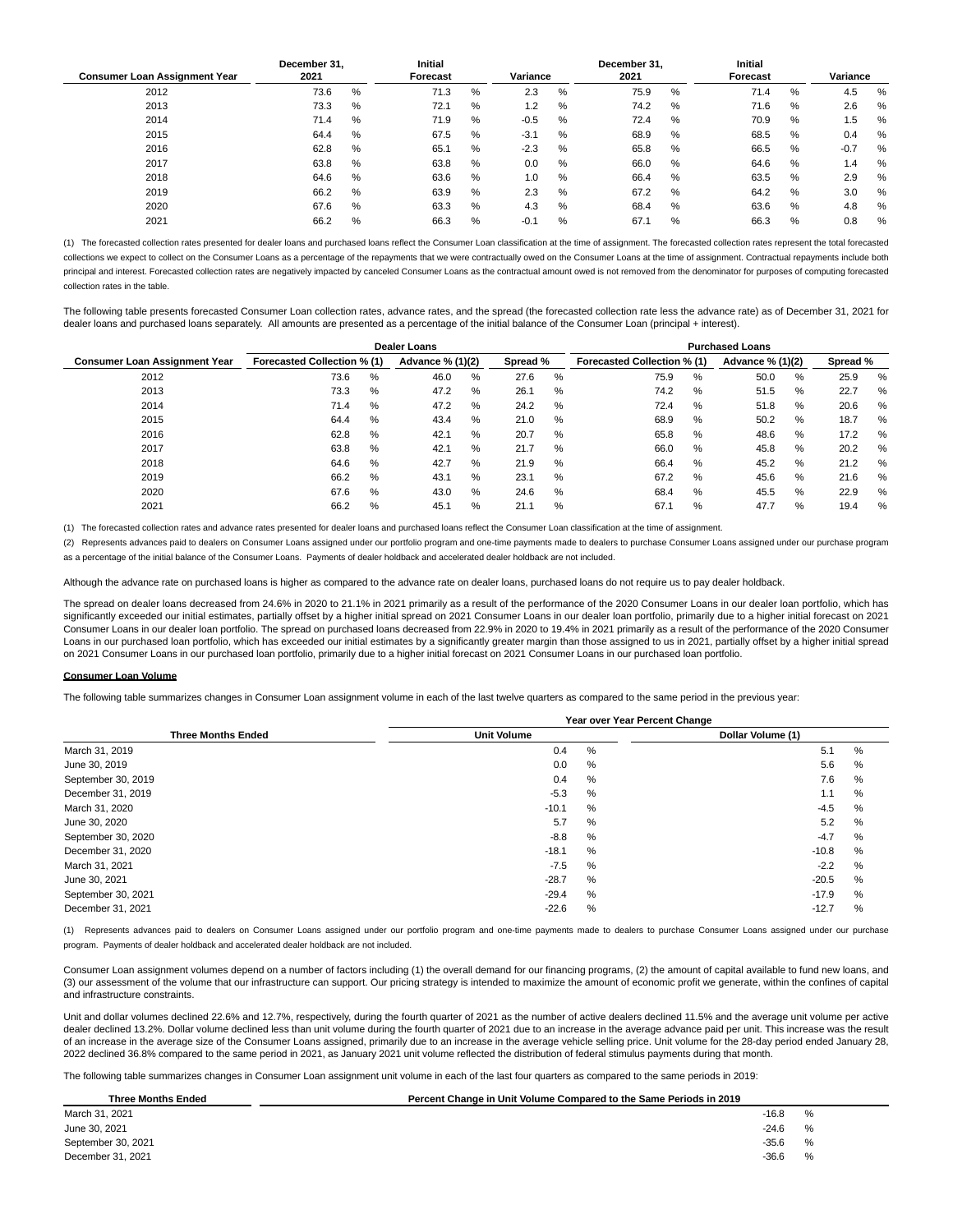We believe the significant decline in 2021 unit volume compared to the same periods in 2020 and 2019 was primarily due to low dealer inventories and elevated used vehicle prices, which we believe are primarily due to the downstream impact of supply chain disruptions in the automobile industry.

The following table summarizes the changes in Consumer Loan unit volume and active dealers:

|                                                                |        | For the Three Months Ended December 31. |          |      |         | For the Years Ended December 31. |          |   |
|----------------------------------------------------------------|--------|-----------------------------------------|----------|------|---------|----------------------------------|----------|---|
|                                                                | 2021   | 2020                                    | % Change |      | 2021    | 2020                             | % Change |   |
| Consumer Loan unit volume                                      | 49.427 | 63.899                                  | $-22.6$  | %    | 268.730 | 341.967                          | $-21.4$  | % |
| Active dealers (1)                                             | 7.488  | 8,461                                   | $-11.5$  | %    | 11.410  | 12,690                           | $-10.1$  | % |
| Average volume per active dealer                               | 6.6    | 7.6                                     | $-13.2$  | %    | 23.6    | 26.9                             | $-12.3$  | % |
| Consumer Loan unit volume from dealers active both periods     | 41.457 | 52.793                                  | $-21.5$  | %    | 249.743 | 315.540                          | $-20.9$  | % |
| Dealers active both periods                                    | 5,470  | 5,470                                   |          |      | 9,196   | 9,196                            |          |   |
| Average volume per dealer active both periods                  | 7.6    | 9.7                                     | $-21.5$  | %    | 27.2    | 34.3                             | $-20.9$  | % |
| Consumer loan unit volume from dealers not active both periods | 7.970  | 11.106                                  | $-28.2$  | %    | 18.987  | 26.427                           | $-28.2$  | % |
| Dealers not active both periods                                | 2,018  | 2,991                                   | $-32.5$  | ℅    | 2,214   | 3,494                            | $-36.6$  | % |
| Average volume per dealer not active both periods              | 3.9    | 3.7                                     | 5.4      | $\%$ | 8.6     | 7.6                              | 13.2     | % |

(1) Active dealers are dealers who have received funding for at least one Consumer Loan during the period.

The following table provides additional information on the changes in Consumer Loan unit volume and active dealers:

|                                                   |         |   | For the Three Months Ended December 31. |   |          |               |        |   | For the Years Ended December 31. |   |          |      |
|---------------------------------------------------|---------|---|-----------------------------------------|---|----------|---------------|--------|---|----------------------------------|---|----------|------|
|                                                   | 2021    |   | 2020                                    |   | % Change |               | 2021   |   | 2020                             |   | % Change |      |
| Consumer Loan unit volume from new active dealers | 1.380   |   | 2.100                                   |   | $-34.3$  | %             | 18.267 |   | 30.968                           |   | $-41.0$  | %    |
| New active dealers (1)                            | 479     |   | 608                                     |   | $-21.2$  | $\frac{1}{2}$ | 2.094  |   | 2.730                            |   | $-23.3$  | $\%$ |
| Average volume per new active dealer              | 2.9     |   | 3.5                                     |   | $-17.1$  | %             |        |   | 11.3                             |   | $-23.0$  | %    |
| Attrition (2)                                     | $-17.4$ | % | $-19.0$                                 | % |          |               |        | % | -8.3                             | % |          |      |

(1) New active dealers are dealers who enrolled in our program and have received funding for their first dealer loan or purchased loan from us during the period.

(2) Attrition is measured according to the following formula: decrease in Consumer Loan unit volume from dealers who have received funding for at least one dealer loan or purchased loan during the comparable period of the prior year but did not receive funding for any dealer loans or purchased loans during the current period divided by prior year comparable period Consumer Loan unit volume.

The following table shows the percentage of Consumer Loans assigned to us as dealer loans and purchased loans for each of the last eight quarters:

|                           |              |      | <b>Unit Volume</b>     |   |              |      | Dollar Volume (1)      |  |
|---------------------------|--------------|------|------------------------|---|--------------|------|------------------------|--|
| <b>Three Months Ended</b> | Dealer Loans |      | <b>Purchased Loans</b> |   | Dealer Loans |      | <b>Purchased Loans</b> |  |
| March 31, 2020            | 64.9         | %    | 35.1                   | % | 60.5         | %    | 39.5<br>%              |  |
| June 30, 2020             | 62.5         | $\%$ | 37.5                   | % | 59.1         | %    | 40.9<br>%              |  |
| September 30, 2020        | 64.1         | %    | 35.9                   | % | 60.9         | %    | 39.1<br>%              |  |
| December 31, 2020         | 65.3         | $\%$ | 34.7                   | % | 62.7         | %    | 37.3<br>%              |  |
| March 31, 2021            | 65.4         | $\%$ | 34.6                   | % | 62.7         | %    | 37.3<br>$\%$           |  |
| June 30, 2021             | 66.9         | %    | 33.1                   | % | 64.0         | %    | 36.0<br>$\%$           |  |
| September 30, 2021        | 69.9         | $\%$ | 30.1                   | % | 66.8         | %    | 33.2<br>%              |  |
| December 31, 2021         | 71.8         | %    | 28.2                   | % | 68.0         | $\%$ | 32.0<br>%              |  |

(1) Represents advances paid to dealers on Consumer Loans assigned under our portfolio program and one-time payments made to dealers to purchase Consumer Loans assigned under our purchase program. Payments of dealer holdback and accelerated dealer holdback are not included.

As of December 31, 2021 and December 31, 2020, the net dealer loans receivable balance was 61.3% and 61.4%, respectively, of the total net loans receivable balance.

# **Financial Results**

| (Dollars in millions, except per share data) |            | For the Three Months Ended December 31. |          |    |            | For the Years Ended December 31. |          |      |
|----------------------------------------------|------------|-----------------------------------------|----------|----|------------|----------------------------------|----------|------|
|                                              | 2021       | 2020                                    | % Change |    | 2021       | 2020                             | % Change |      |
| GAAP average debt                            | 4.671.2    | 4.624.8                                 | 1.0      | %S | 4.699.9    | 4.686.1                          | 0.3      | %    |
| GAAP average shareholders' equity            | .865.7     | 2,320.4                                 | $-19.6$  | %  | 2.214.2    | 2,188.6                          | 1.2      | $\%$ |
| Average capital                              | 6.536.9    | 6.945.2                                 | -5.9     | %S | 6.914.1    | 6.874.7                          | 0.6      | %    |
| GAAP net income                              | 217.6      | 166.3                                   | 30.8     | %S | 958.3      | 421.0                            | 127.6    | $\%$ |
| Diluted weighted average shares outstanding  | 14.904.836 | 17.633.553                              | $-15.5$  | %  | 16.100.552 | 17.935.779                       | $-10.2$  | $\%$ |
| GAAP net income per diluted share            | 14.60      | 9.43                                    | 54.8     | %S | 59.52      | 23.47                            | 153.6    | %    |

The increase in GAAP net income for the three months ended December 31, 2021, as compared to the same period in 2020, was primarily the result of the following:

A decrease in provision for credit losses of 72.0% (\$66.7 million), due to:

A decrease in provision for credit losses on forecast changes of \$40.5 million, primarily due to an improvement in Consumer Loan performance.

- A decrease in provision for credit losses on new Consumer Loan assignments of \$26.2 million, due to a decrease in Consumer Loan assignment unit volume and a decrease in the average provision for credit losses per Consumer Loan assignment primarily due to a higher initial forecast on 2021 Consumer Loan assignments.
- An increase in finance charges of 2.9% (\$12.3 million), primarily due to an increase in the average yield on our loan portfolio, primarily due to the adoption of CECL on January 1, 2020, which requires us to recognize finance charges on new Consumer Loan assignments using effective interest rates based on contractual future net cash flows, which are significantly in excess of our expected yields.
- A decrease in interest expense of 14.4% (\$6.5 million), primarily due to a decrease in our average cost of debt. The decrease in our average cost of debt was primarily the result of lower interest rates on recently-completed secured financings.
- An increase in other income of 27.1% (\$3.9 million), primarily due to an increase in ancillary product profit sharing income due to a decrease in average claim rates.
- An increase in provision for income taxes of 34.7% (\$17.3 million), primarily due to an increase in our taxable income.
- An increase in operating expenses of 23.7% (\$20.0 million), due to an increase in salaries and wages expense of 45.8% (\$21.1 million), primarily due to an \$18.0 million increase in stock-based compensation expense primarily related to stock options. From December 2020 through June 2021, we granted stock options, subject to shareholder approval of an amendment to our incentive compensation plan, that vest and become exercisable in four equal annual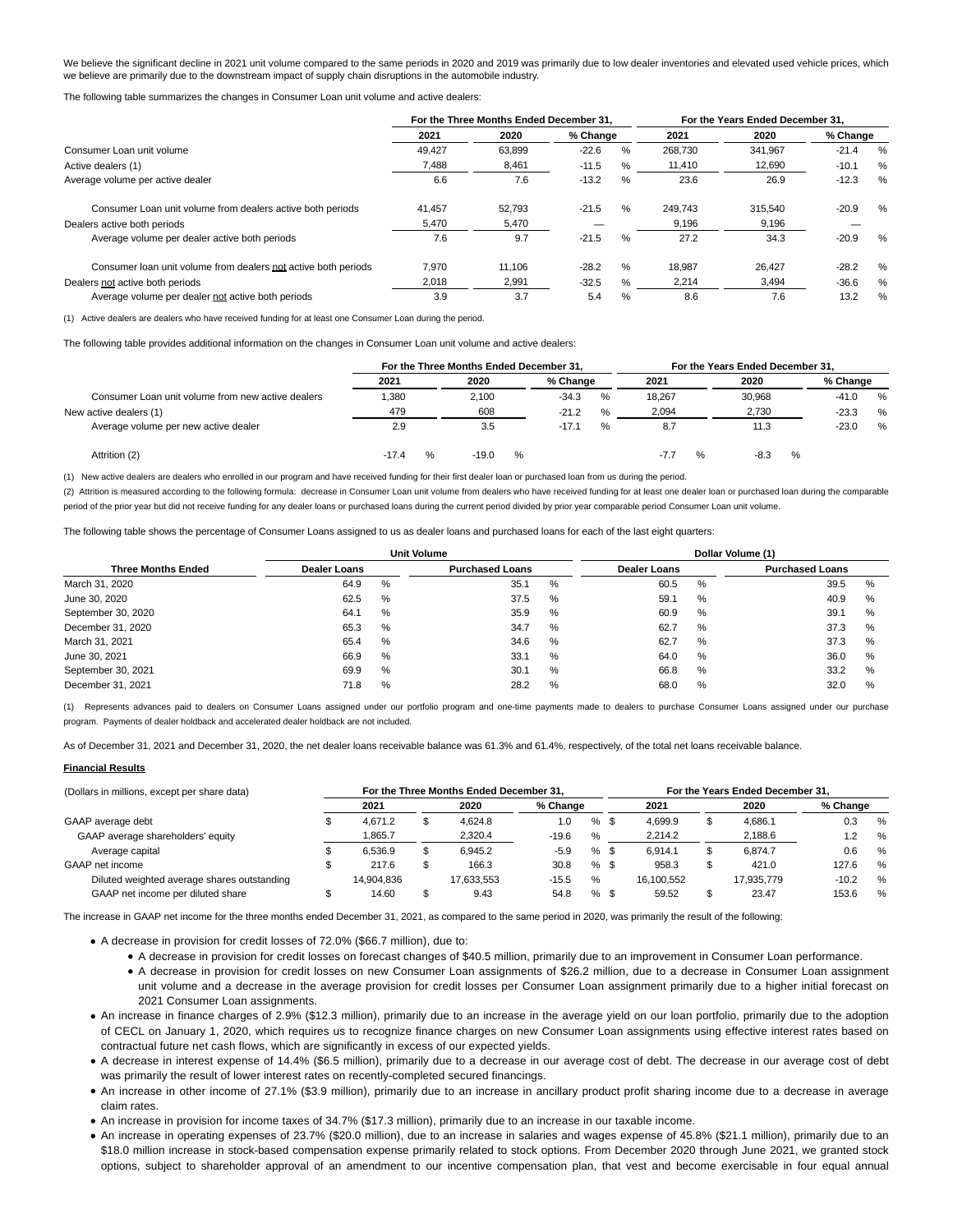installments beginning on the first anniversary of the date on which the options were granted. Stock compensation expense is normally recognized over the vesting period starting from the grant date. However, since our grants were dependent upon shareholder approval, no stock compensation expense could be recognized until we received shareholder approval at the annual meeting on July 21, 2021. At that time, we began recognizing the fair value of the stock options as stock-based compensation expense over the remaining vesting period. This resulted in the expense for the first annual vesting installment being recognized over a shorter time period as it is being recognized over the period from July 21, 2021 through the first anniversary of the date on which the options were granted. The expense for subsequent annual vesting installments will be recognized over their respective annual vesting periods.

The increase in GAAP net income for the year ended December 31, 2021, as compared to the same period in 2020, was primarily the result of the following:

- A decrease in provision for credit losses of 98.5% (\$548.5 million), due to:
	- A decrease in provision for credit losses on forecast changes of \$395.1 million, primarily due to an improvement in Consumer Loan performance.
	- A decrease in provision for credit losses on new Consumer Loan assignments of \$153.4 million, due to a decrease in Consumer Loan assignment unit volume and a decrease in the average provision for credit losses per Consumer Loan assignment primarily due to a higher initial forecast on 2021 Consumer Loan assignments.
- An increase in finance charges of 11.5% (\$180.2 million), primarily the result of an increase in the average yield on our loan portfolio, primarily due to the adoption of CECL on January 1, 2020, which requires us to recognize finance charges on new Consumer Loan assignments using effective interest rates based on contractual future net cash flows, which are significantly in excess of our expected yields.
- An increase in operating expenses of 17.8% (\$58.1 million), primarily due to:
	- An increase in salaries and wages expense of 16.9% (\$31.6 million), primarily due to:
		- An increase in stock-based compensation expense of \$18.6 million, due to an increase of \$33.7 million related to stock options and a decrease of \$15.1 million related to restricted stock and restricted stock units. We recognized \$33.7 million of expense in 2021 for stock options granted from December 2020 through August 2021 primarily due to a change in the incentive compensation program for senior management. During the second quarter of 2021, we recognized an \$11.5 million reversal of stock-based compensation expense due to the forfeiture of unvested restricted stock and restricted stock units upon the retirement of our former Chief Executive Officer in May 2021.
		- An increase of \$22.3 million, excluding stock-based compensation and cash-based incentive compensation, related to increases of \$12.8 million for our support function, \$9.0 million for our servicing function and \$0.5 million for our originations function. The increase in our support function was primarily related to a \$7.4 million increase related to our information technology department.
		- A decrease of \$9.3 million in cash-based incentive compensation expense, primarily due to a change in the incentive compensation program for senior management, which eliminated annual cash awards in favor of longer-term equity awards, partially offset by an increase in profit sharing primarily due to an improvement in Company performance measures.
		- An increase in general and administrative expense of 44.1% (\$30.7 million), primarily due to an increase in legal expenses, which included a \$27.2 million settlement with the Commonwealth of Massachusetts to settle and fully resolve the claims asserted against the Company.
- A decrease in interest expense of 14.5% (\$27.8 million), primarily due to a decrease in our average cost of debt. The decrease in our average cost of debt was primarily the result of lower interest rates on recently-completed secured financings.
- An increase in provision for income taxes of 135.5% (\$174.1 million), primarily due to an increase in our taxable income.

Adjusted financial results are provided to help shareholders understand our financial performance. The financial data below is non-GAAP, unless labeled otherwise. We use adjusted financial information internally to measure financial performance and to determine certain incentive compensation. In addition, effective January 1, 2020, certain debt facilities utilize adjusted financial information for the determination of loan collateral values. The table below shows our results following adjustments to reflect non-GAAP accounting methods. Material adjustments are explained in the table footnotes and the subsequent "Floating Yield Adjustment" and "Senior Notes Adjustment" sections. Measures such as adjusted average capital, adjusted net income, adjusted net income per diluted share, adjusted interest expense (after-tax), adjusted ret income plus interest expense (after-tax), adjusted return on capital, adjusted revenue, operating expenses, adjusted loans receivable and economic profit are all non-GAAP financial measures. These non-GAAP financial measures should be viewed in addition to, and not as an alternative for, our reported results prepared in accordance with GAAP.

Adjusted financial results for the three months and year ended December 31, 2021, compared to the same periods in 2020, include the following:

| (Dollars in millions, except per share data)          |    |            |    | For the Three Months Ended December 31, |          |      |      |            |    | For the Years Ended December 31. |          |      |
|-------------------------------------------------------|----|------------|----|-----------------------------------------|----------|------|------|------------|----|----------------------------------|----------|------|
|                                                       |    | 2021       |    | 2020                                    | % Change |      |      | 2021       |    | 2020                             | % Change |      |
| Adjusted average capital                              |    | 6.648.2    | æ. | 7.174.1                                 | $-7.3$   | %    | - \$ | 7.078.4    |    | 7.076.0                          | 0.0      | $\%$ |
| Adiusted net income                                   |    | 212.6      |    | 189.5                                   | 12.2     | %\$  |      | 826.8      | \$ | 686.3                            | 20.5     | %    |
| Adjusted interest expense (after-tax)                 |    | 30.2       | \$ | 35.2                                    | $-14.2$  | % \$ |      | 128.5      | J. | 149.5                            | $-14.0$  | %    |
| Adjusted net income plus interest expense (after-tax) | £. | 242.8      | \$ | 224.7                                   | 8.1      | %    | - \$ | 955.3      | \$ | 835.8                            | 14.3     | %    |
| Adjusted return on capital                            |    | 14.6%      |    | 12.5%                                   | 16.8     | %    |      | 13.5%      |    | 11.8%                            | 14.4     | %    |
| Cost of capital                                       |    | 5.1%       |    | 5.2%                                    | $-1.9$   | %    |      | 5.4%       |    | 5.2%                             | 3.8      | %    |
| Economic profit                                       |    | 158.1      |    | 131.6                                   | 20.1     | %    | \$   | 574.1      | \$ | 471.3                            | 21.8     | %    |
| Diluted weighted average shares outstanding           |    | 14.904.836 |    | 17.633.553                              | $-15.5$  | %    |      | 16.100.552 |    | 17,935,779                       | $-10.2$  | %    |
| Adjusted net income per diluted share                 |    | 14.26      |    | 10.75                                   | 32.7     | %    | \$   | 51.35      |    | 38.26                            | 34.2     | $\%$ |

Economic profit increased 20.1% and 21.8%, respectively, for the three months and year ended December 31, 2021, as compared to the same periods in 2020. Economic profit is a function of the return on capital in excess of the cost of capital and the amount of capital invested in the business. The following table summarizes the impact each of these components had on the changes in economic profit for the three months and year ended December 31, 2021, as compared to the same periods in 2020:

| (In millions)                                   | Year over Year Change in Economic Profit     |                                      |
|-------------------------------------------------|----------------------------------------------|--------------------------------------|
|                                                 | For the Three Months Ended December 31, 2021 | For the Year Ended December 31, 2021 |
| Increase in adjusted return on capital          | 34.1                                         | 119.6                                |
| Increase (decrease) in adjusted average capital | (8.7)                                        | 0.2                                  |
| Decrease (increase) in cost of capital          |                                              | (17.0)                               |
| Increase in economic profit                     | 26.5                                         | 102.8                                |

The increase in economic profit for the three months ended December 31, 2021, as compared to the same period in 2020, was primarily the result of the following:

An increase in our adjusted return on capital of 210 basis points, primarily due to:

- An increase in the yield used to recognize adjusted finance charges on our loan portfolio increased our adjusted return on capital by 310 basis points, primarily due to an improvement in Consumer Loan performance.
- Growth in operating expenses decreased our adjusted return on capital by 120 basis points as operating expenses grew by 23.7% while adjusted average capital decreased by 7.3%.
- A decrease in our adjusted average capital of 7.3%, primarily due to a decline in the average balance of our loan portfolio.

The increase in economic profit for the year ended December 31, 2021, as compared to the same period in 2020, was primarily the result of the following: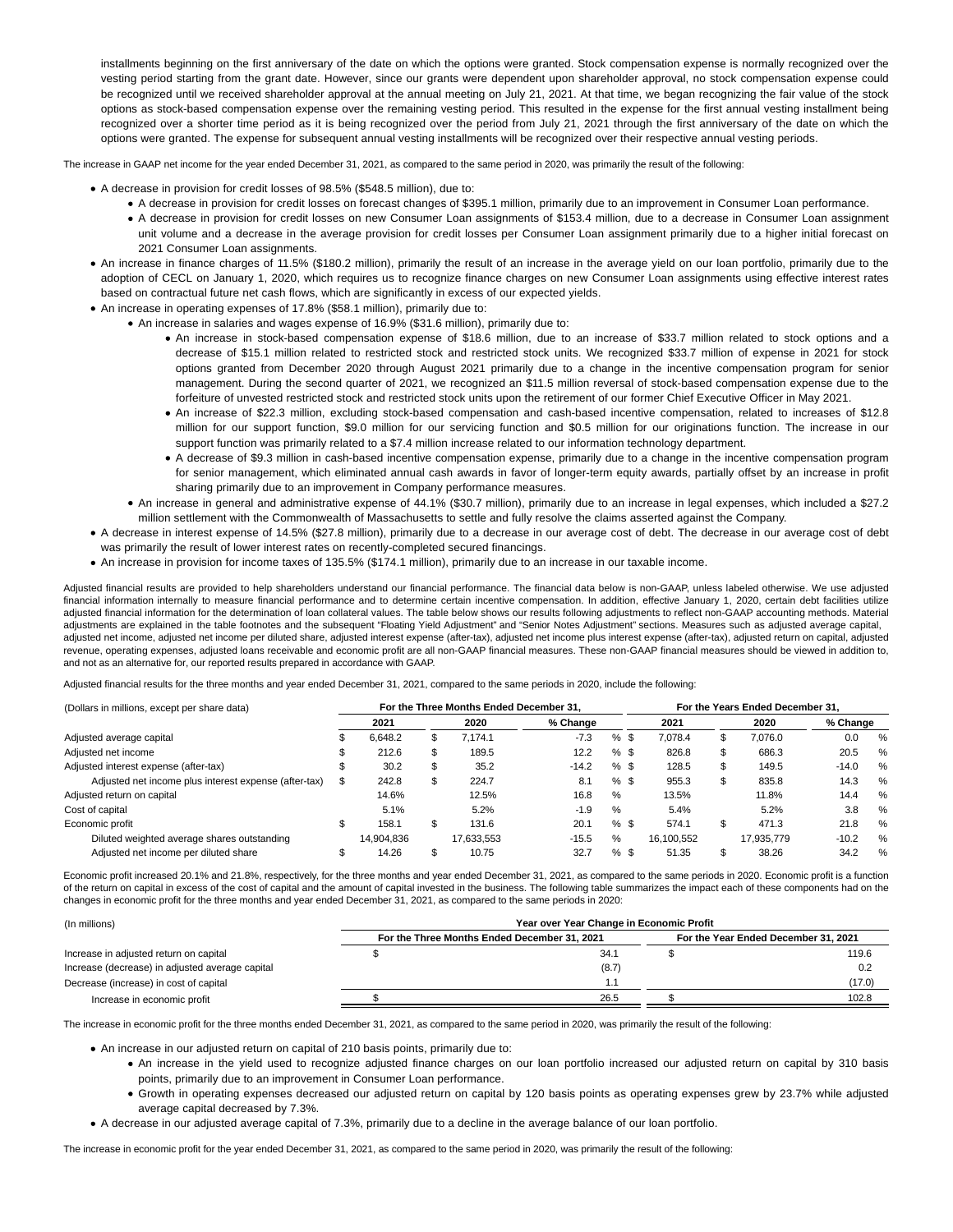- An increase in our adjusted return on capital of 170 basis points, primarily due to:
	- An increase in the yield used to recognize adjusted finance charges on our loan portfolio increased our adjusted return on capital by 230 basis points, primarily due to an improvement in Consumer Loan performance.
	- Faster growth in operating expenses decreased our adjusted return on capital by 60 basis points as operating expenses grew by 17.8% while adjusted average capital remained constant.
- An increase in our cost of capital of 20 basis points, primarily due to an increase in the 30-year Treasury rate, which is used in the average cost of equity calculation, partially offset by a decline in the average cost of debt.

The following table shows adjusted revenue and operating expenses as a percentage of adjusted average capital, the adjusted return on capital, and the percentage change in adjusted average capital for each of the last eight quarters, compared to the same period in the prior year:

|                                                                         |               |   |                |      |               |   |               |      | For the Three Months Ended |   |                |   |               |   |               |      |
|-------------------------------------------------------------------------|---------------|---|----------------|------|---------------|---|---------------|------|----------------------------|---|----------------|---|---------------|---|---------------|------|
|                                                                         | Dec. 31, 2021 |   | Sept. 30, 2021 |      | Jun. 30. 2021 |   | Mar. 31. 2021 |      | Dec. 31, 2020              |   | Sept. 30, 2020 |   | Jun. 30, 2020 |   | Mar. 31, 2020 |      |
| Adjusted revenue as a percentage of<br>adjusted average capital (1)     | 25.3          | % | 24.0           | ℅    | 22.4          | % | 20.4          | %    | 21.0                       | % | 19.2           | ℅ | 18.7          | % | 20.9          | %    |
| Operating expenses as a percentage of<br>adjusted average capital (1)   | 6.3           | % | 5.5            | %    | 3.8           | % | 6.2           | %    | 4.7                        | % | 4.5            | ℅ | 4.6           | % | 4.6           | $\%$ |
| Adjusted return on capital (1)<br>Percentage change in adjusted average | 14.6          | % | 14.2           | $\%$ | 14.3          | % | 11.0          | $\%$ | 12.5                       | % | 11.3           | % | 10.8          | % | 12.6          | $\%$ |
| capital compared to the same period in the<br>prior year                | $-7.3$        | % | $-2.2$         | %    | 4.1           | % | 5.8           | $\%$ | 7.7                        | % | 10.4           | % | 11.4          | % | 15.1          | $\%$ |

<sup>(1)</sup> Annualized.

The increase in adjusted revenue as a percentage of adjusted average capital for the three months ended December 31, 2021, as compared to the three months ended September 30, 2021, was primarily due to an increase in the yield used to recognize adjusted finance charges on our loan portfolio, primarily due to an improvement in Consumer Loan performance. The increase in adjusted revenue increased our adjusted return on capital by 100 basis points.

The increase in operating expenses as a percentage of adjusted average capital for the three months ended December 31, 2021, as compared to the three months ended September 30, 2021, was due to an increase in operating expenses of 8.4% (\$8.1 million) and a decrease in adjusted average capital of 5.4%. The increase in operating expenses was primarily due to:

- An increase in salaries and wages expense of 6.3% (\$4.0 million), primarily due to a \$4.3 million increase in stock-based compensation expense related to stock options. From December 2020 through June 2021, we granted stock options, subject to shareholder approval of an amendment to our incentive compensation plan, that vest and become exercisable in four equal annual installments beginning on the first anniversary of the date on which the options were granted. Stock compensation expense is normally recognized over the vesting period starting from the grant date. However, since our grants were dependent upon shareholder approval, no stock compensation expense could be recognized until we received shareholder approval at the annual meeting on July 21, 2021. At that time, we began recognizing the fair value of the stock options as stock-based compensation expense over the remaining vesting period. This resulted in the expense for the first annual vesting installment being recognized over a shorter time period as it is being recognized over the period from July 21, 2021 through the first anniversary of the date on which the options were granted. The expense for subsequent annual vesting installments will be recognized over their respective annual vesting periods.
- An increase in general and administrative expenses of 20.7% (\$3.5 million), primarily due to increases in information technology and legal expenses.

The increase in operating expenses decreased our adjusted return on capital by 60 basis points.

The following tables provide a reconciliation of non-GAAP measures to GAAP measures. Certain amounts do not recalculate due to rounding.

| (Dollars in<br>millions, except                                            |    |                     |                           |                           | For the Three Months Ended |                           |                          |                          |                          |
|----------------------------------------------------------------------------|----|---------------------|---------------------------|---------------------------|----------------------------|---------------------------|--------------------------|--------------------------|--------------------------|
| per share data)                                                            |    | Dec. 31, 2021       | Sept. 30, 2021            | Jun. 30, 2021             | Mar. 31, 2021              | Dec. 31, 2020             | Sept. 30, 2020           | Jun. 30, 2020            | Mar. 31, 2020            |
| Adjusted net<br>income                                                     |    |                     |                           |                           |                            |                           |                          |                          |                          |
| GAAP net<br>income (loss)<br>Floating yield                                | \$ | 217.6               | \$<br>250.0               | \$<br>288.6               | \$<br>202.1                | \$<br>166.3               | \$<br>242.1              | \$<br>96.4               | \$<br>(83.8)             |
| adjustment<br>(after-tax)<br><b>GAAP</b><br>provision for<br>credit losses |    | (26.1)              | (29.8)                    | (37.9)                    | (54.7)                     | (47.6)                    | (54.7)                   | (51.3)                   | (16.0)                   |
| (after-tax)<br>Senior notes<br>adjustment                                  |    | 20.0                | (6.4)                     | (23.5)                    | 16.4                       | 71.3                      | (23.0)                   | 107.5                    | 273.0                    |
| (after-tax)<br>Income tax                                                  |    | (0.5)               | (0.5)                     | (0.6)                     | (0.5)                      | (0.6)                     | (0.4)                    | (0.6)                    | 5.6                      |
| adjustment<br>(1)                                                          |    | 1.6                 | 5.8                       | 3.7                       | 1.5                        | 0.1                       | 3.0                      | 2.1                      | (3.1)                    |
| Adjusted net<br>income                                                     | S. | 212.6               | \$<br>219.1               | \$<br>230.3               | \$<br>164.8                | \$<br>189.5               | \$<br>167.0              | \$<br>154.1              | \$<br>175.7              |
| Adjusted net<br>income per<br>diluted share                                |    |                     |                           |                           |                            |                           |                          |                          |                          |
| (2)<br>Diluted<br>weighted<br>average<br>shares<br>outstanding             | \$ | 14.26<br>14,904,836 | \$<br>13.84<br>15,829,166 | \$<br>13.71<br>16,794,279 | \$<br>9.64<br>17,099,058   | \$<br>10.75<br>17,633,553 | \$<br>9.36<br>17,849,765 | \$<br>8.63<br>17,847,050 | \$<br>9.66<br>18,185,465 |
| Adjusted<br>revenue<br><b>GAAP</b> total<br>revenue                        | \$ | 463.2               | \$<br>470.1               | \$<br>471.7               | \$<br>451.0                | \$<br>447.4               | \$<br>426.5              | \$<br>406.3              | \$<br>389.1              |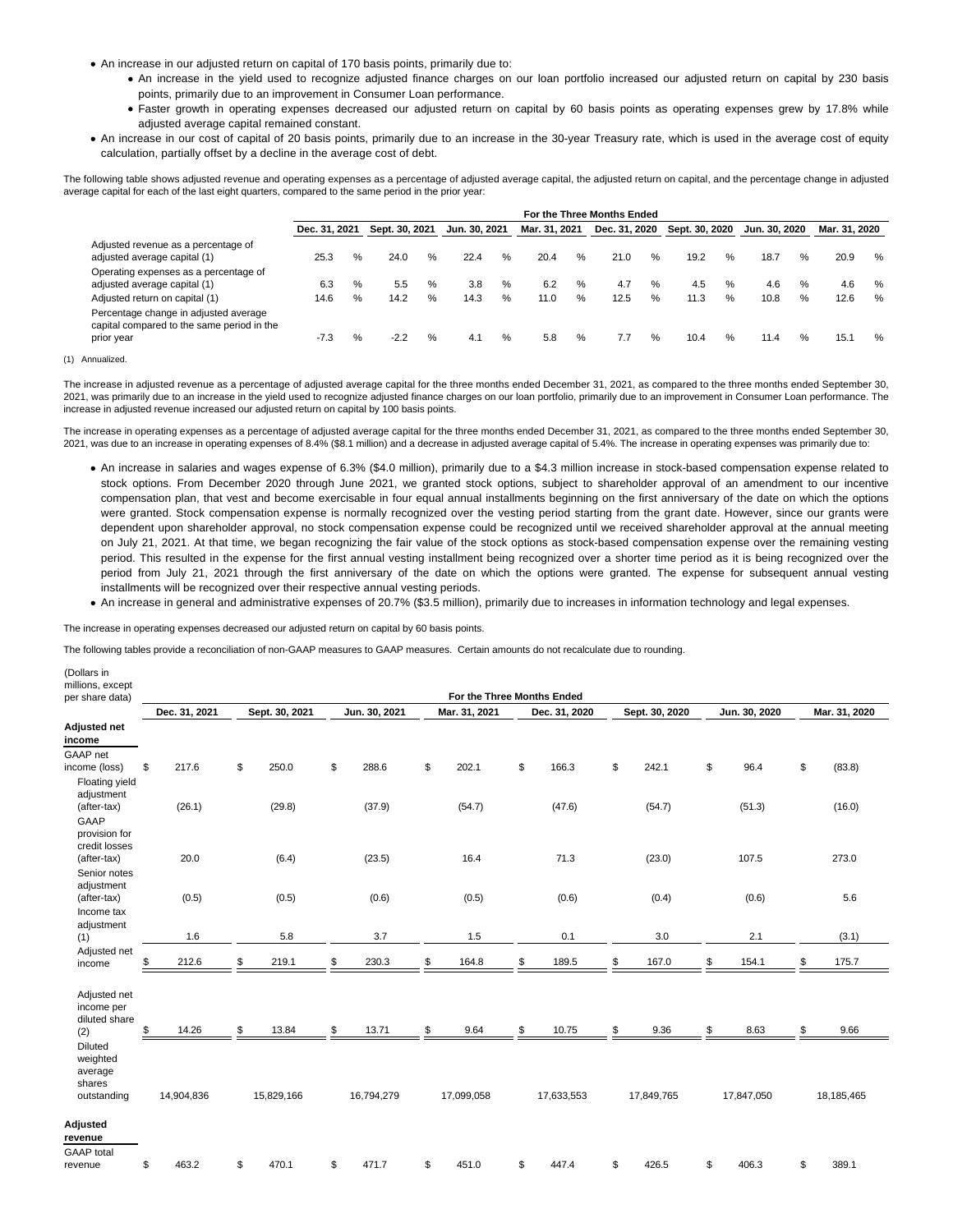| Floating yield<br>adjustment<br><b>GAAP</b> provision                          | (33.9)        | (38.5)        |      | (49.4)        |      | (71.0)        |      | (61.9)  |      | (71.1)        |      | (66.5)        |      | (20.8)            |
|--------------------------------------------------------------------------------|---------------|---------------|------|---------------|------|---------------|------|---------|------|---------------|------|---------------|------|-------------------|
| for claims                                                                     | (9.5)         | (10.0)        |      | (10.3)        |      | (9.0)         |      | (9.1)   |      | (10.7)        |      | (9.3)         |      | (8.8)             |
| Adjusted<br>revenue                                                            | \$<br>419.8   | \$<br>421.6   |      | \$<br>412.0   |      | \$<br>371.0   | \$   | 376.4   |      | \$<br>344.7   |      | \$<br>330.5   | \$   | 359.5             |
| <b>Adjusted</b><br>average capital<br>GAAP average<br>debt<br>Deferred<br>debt | \$<br>4,671.2 | \$<br>4,676.6 |      | \$<br>4,750.3 |      | \$<br>4,701.6 | \$   | 4,624.8 |      | \$<br>4,735.2 |      | \$<br>4,786.9 | \$   | 4,597.2           |
| issuance<br>adjustment<br>Senior notes                                         | 27.8          | 28.6          |      | 30.4          |      | 29.1          |      | 26.8    |      | 25.7          |      | 25.9          |      | 28.5              |
| debt adjustment                                                                | 3.4           | 3.4           |      | 3.4           |      | 3.4           |      | 3.4     |      | 3.4           |      | 3.4           |      | (23.3)<br>4,602.4 |
| Adjusted<br>average debt                                                       | 4,702.4       | 4,708.6       |      | 4,784.1       |      | 4,734.1       |      | 4,655.0 |      | 4,764.3       |      | 4,816.2       |      |                   |
| GAAP<br>average<br>shareholders'<br>equity<br>Senior notes                     | 1,865.7       | 2,224.5       |      | 2,443.6       |      | 2,323.1       |      | 2,320.4 |      | 2,188.7       |      | 2,015.6       |      | 2,229.8           |
| equity<br>adjustment<br>Income tax                                             | 6.6           | 7.1           |      | 7.6           |      | 8.2           |      | 8.7     |      | 9.2           |      | 9.7           |      | 7.4               |
| adjustment<br>(3)                                                              | (118.5)       | (118.5)       |      | (118.5)       |      | (118.5)       |      | (118.5) |      | (118.5)       |      | (118.5)       |      | (118.5)           |
| Floating yield<br>adjustment                                                   | 192.0         | 208.1         |      | 253.3         |      | 318.7         |      | 308.5   |      | 341.1         |      | 356.4         |      | 144.5             |
| Adjusted<br>average<br>equity                                                  | 1,945.8       | 2,321.2       |      | 2,586.0       |      | 2,531.5       |      | 2,519.1 |      | 2,420.5       |      | 2,263.2       |      | 2,263.2           |
| Adjusted<br>average<br>capital                                                 | \$<br>6,648.2 | \$<br>7,029.8 |      | \$<br>7,370.1 |      | \$<br>7,265.6 | \$   | 7,174.1 |      | \$<br>7,184.8 |      | \$<br>7,079.4 | \$   | 6,865.6           |
| Adjusted<br>revenue as a<br>percentage                                         |               |               |      |               |      |               |      |         |      |               |      |               |      |                   |
| of adjusted<br>average<br>capital (4)                                          | 25.3<br>$\%$  | 24.0          | $\%$ | 22.4          | $\%$ | 20.4          | $\%$ | 21.0    | $\%$ | 19.2          | $\%$ | 18.7          | $\%$ | 20.9<br>%         |
| <b>Adjusted loans</b><br>receivable                                            |               |               |      |               |      |               |      |         |      |               |      |               |      |                   |
| <b>GAAP</b> loans<br>receivable, net                                           | \$<br>6,336.3 | \$<br>6,582.6 |      | \$<br>6,768.1 |      | \$<br>6,875.3 | \$   | 6,787.9 |      | \$<br>6,865.2 |      | \$<br>6,749.8 | \$   | 6,618.5           |
| Floating yield<br>adjustment<br>Adjusted                                       | 244.1         | 251.3         |      | 299.1         |      | 378.8         |      | 428.5   |      | 397.8         |      | 498.8         |      | 425.8             |
| loans<br>receivable                                                            | \$<br>6,580.4 | \$<br>6,833.9 |      | \$<br>7,067.2 |      | \$<br>7,254.1 | \$   | 7,216.4 |      | \$<br>7,263.0 |      | \$<br>7,248.6 | \$   | 7,044.3           |
| Adjusted<br>interest<br>expense<br>(after-tax)<br><b>GAAP</b> interest         |               |               |      |               |      |               |      |         |      |               |      |               |      |                   |
| expense                                                                        | \$<br>38.6    | \$<br>39.8    |      | \$<br>42.0    |      | \$<br>43.8    | \$   | 45.1    |      | \$<br>46.8    |      | \$<br>48.2    | \$   | 51.9              |
| Senior notes<br>adjustment                                                     | 0.6           | 0.7           |      | 0.7           |      | 0.7           |      | 0.7     |      | 0.6           |      | 0.7           |      | 0.2               |
| Adjusted<br>interest<br>expense<br>(pre-tax)<br>Adjustment                     | 39.2          | 40.5          |      | 42.7          |      | 44.5          |      | 45.8    |      | 47.4          |      | 48.9          |      | 52.1              |
| to record tax<br>effect (1)                                                    | (9.0)         | (9.3)         |      | (9.8)         |      | (10.3)        |      | (10.6)  |      | (10.9)        |      | (11.2)        |      | (12.0)            |
| Adjusted<br>interest<br>expense<br>(after-tax)                                 | \$<br>30.2    | \$<br>31.2    |      | \$<br>32.9    |      | \$<br>34.2    | \$   | 35.2    |      | \$<br>36.5    |      | \$<br>37.7    | \$   | 40.1              |

(1) Adjustment to record taxes at our estimated long-term effective income tax rate of 23%.

(2) Net income per share is computed independently for each of the quarters presented. Therefore, the sum of quarterly net income per share information may not equal year-to-date net income per share.

(3) The enactment of the Tax Cuts and Jobs Act in December 2017 resulted in the reversal of \$118.5 million of provision for income taxes to reflect the new federal statutory income tax rate. This adjustment removes the impact of this reversal from adjusted average capital. We believe the income tax adjustment provides a more accurate reflection of the performance of our business as we are recognizing provision for income taxes at the applicable long-term effective tax rate for the period. (4) Annualized.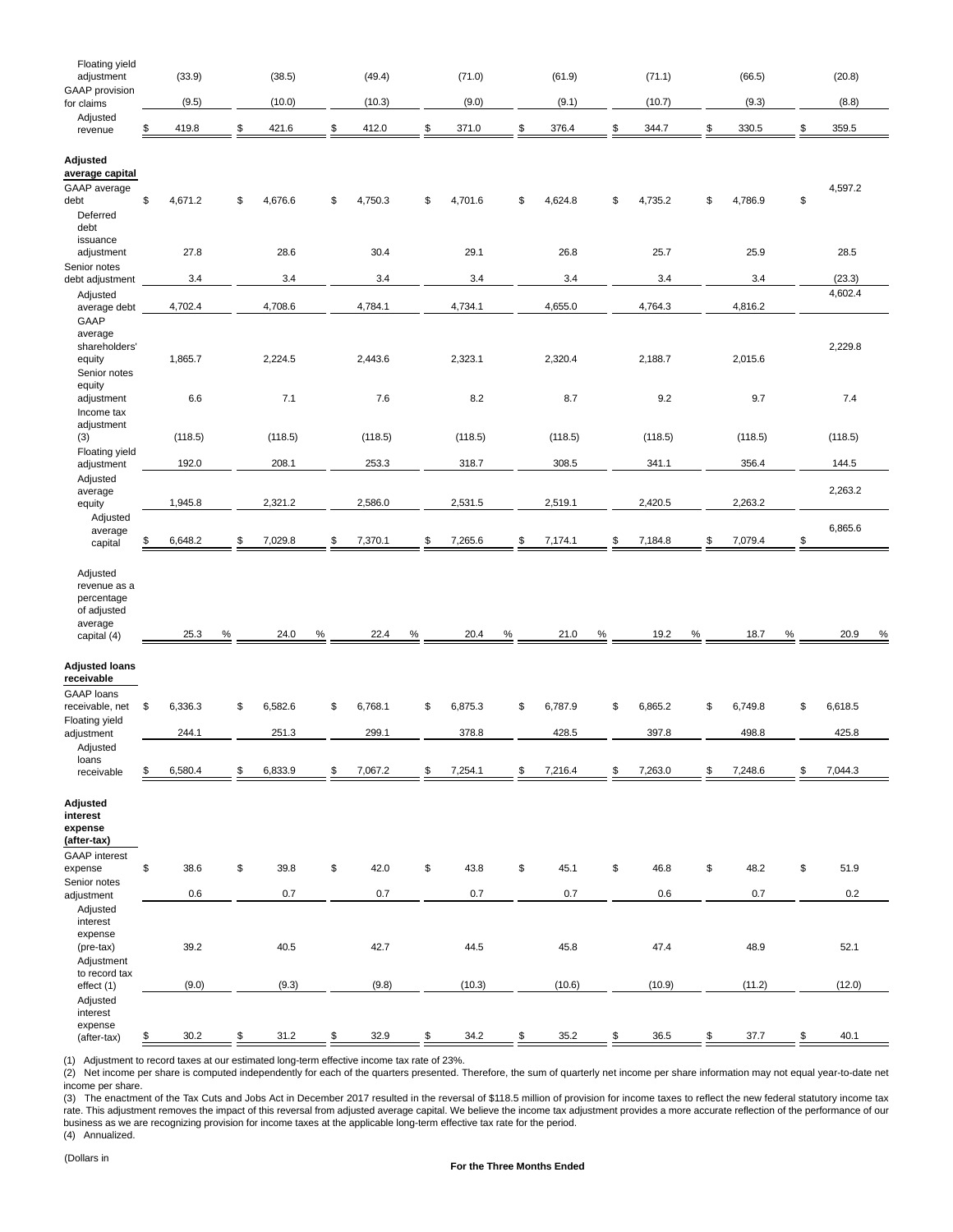| millions)                                                                                               |               |      | Sept. 30, 2021 |      |               |      | Mar. 31, 2021 |      |               |      |                |      |               |      |               |   |
|---------------------------------------------------------------------------------------------------------|---------------|------|----------------|------|---------------|------|---------------|------|---------------|------|----------------|------|---------------|------|---------------|---|
| <b>Adjusted return</b>                                                                                  | Dec. 31, 2021 |      |                |      | Jun. 30, 2021 |      |               |      | Dec. 31, 2020 |      | Sept. 30, 2020 |      | Jun. 30, 2020 |      | Mar. 31, 2020 |   |
| on capital<br>Adjusted net<br>income<br>Adjusted<br>interest                                            | \$<br>212.6   |      | \$<br>219.1    |      | \$<br>230.3   |      | \$<br>164.8   |      | \$<br>189.5   |      | \$<br>167.0    |      | \$<br>154.1   |      | \$<br>175.7   |   |
| expense<br>(after-tax)                                                                                  | 30.2          |      | 31.2           |      | 32.9          |      | 34.2          |      | 35.2          |      | 36.5           |      | 37.7          |      | 40.1          |   |
| Adjusted net<br>income plus<br>interest<br>expense                                                      |               |      |                |      |               |      |               |      |               |      |                |      |               |      |               |   |
| (after-tax)                                                                                             | \$<br>242.8   |      | \$<br>250.3    |      | \$<br>263.2   |      | \$<br>199.0   |      | \$<br>224.7   |      | \$<br>203.5    |      | \$<br>191.8   |      | \$<br>215.8   |   |
| Reconciliation<br>of GAAP return<br>on equity to<br>adjusted return<br>on capital (4)<br>GAAP return on |               |      |                |      |               |      |               |      |               |      |                |      |               |      |               |   |
| equity (1)<br>Non-GAAP                                                                                  | 46.7          | $\%$ | 45.0           | $\%$ | 47.2          | $\%$ | 34.8          | $\%$ | 28.7          | $\%$ | 44.2           | $\%$ | 19.1          | $\%$ | $-15.0$       | % |
| adjustments<br>Adjusted                                                                                 | $-32.1$       | %    | $-30.8$        | $\%$ | $-32.9$       | $\%$ | $-23.8$       | $\%$ | $-16.2$       | $\%$ | $-32.9$        | $\%$ | $-8.3$        | $\%$ | 27.6          | % |
| return on<br>capital (2)                                                                                | 14.6          | %    | 14.2           | ℅    | 14.3          | ℅    | 11.0          | $\%$ | 12.5          | %    | 11.3           | %    | 10.8          | %    | 12.6          | % |
| Economic                                                                                                |               |      |                |      |               |      |               |      |               |      |                |      |               |      |               |   |
| profit                                                                                                  |               |      |                |      |               |      |               |      |               |      |                |      |               |      |               |   |
| Adjusted return<br>on capital                                                                           | 14.6          | $\%$ | 14.2           | $\%$ | 14.3          | $\%$ | 11.0          | %    | 12.5          | $\%$ | 11.3           | $\%$ | 10.8          | $\%$ | 12.6          | % |
| Cost of capital<br>$(3)$ $(4)$                                                                          | 5.1           | $\%$ | 5.3            | $\%$ | 5.6           | ℅    | 5.5           | $\%$ | 5.2           | %    | 5.0            | $\%$ | 5.0           | $\%$ | 5.4           | % |
| Adjusted<br>return on<br>capital in<br>excess of                                                        |               |      |                |      |               |      |               |      |               |      |                |      |               |      |               |   |
| cost of capital<br>Adjusted                                                                             | 9.5           | $\%$ | 8.9            | $\%$ | 8.7           | $\%$ | 5.5           | $\%$ | 7.3           | $\%$ | 6.3            | $\%$ | 5.8           | $\%$ | 7.2           | % |
| average capital<br>Economic                                                                             | \$<br>6,648.2 |      | \$<br>7,029.8  |      | \$<br>7,370.1 |      | \$<br>7,265.6 |      | \$<br>7,174.1 |      | \$<br>7,184.8  |      | \$<br>7,079.4 |      | \$<br>6,865.6 |   |
| profit                                                                                                  | \$<br>158.1   |      | \$<br>156.9    |      | \$<br>159.6   |      | \$<br>99.5    |      | \$<br>131.6   |      | \$<br>113.1    |      | \$<br>103.5   |      | \$<br>123.1   |   |
| Reconciliation<br>of GAAP net<br>income (loss)<br>to economic<br>profit                                 |               |      |                |      |               |      |               |      |               |      |                |      |               |      |               |   |
| GAAP net<br>income (loss)                                                                               | \$<br>217.6   |      | \$<br>250.0    |      | \$<br>288.6   |      | \$<br>202.1   |      | \$<br>166.3   |      | \$<br>242.1    |      | \$<br>96.4    |      | \$<br>(83.8)  |   |
| Non-GAAP<br>adjustments                                                                                 | (5.0)         |      | (30.9)         |      | (58.3)        |      | (37.3)        |      | 23.2          |      | (75.1)         |      | 57.7          |      | 259.5         |   |
| Adjusted net<br>income<br>Adjusted interest                                                             | 212.6         |      | 219.1          |      | 230.3         |      | 164.8         |      | 189.5         |      | 167.0          |      | 154.1         |      | 175.7         |   |
| expense<br>(after-tax)                                                                                  | 30.2          |      | 31.2           |      | 32.9          |      | 34.2          |      | 35.2          |      | 36.5           |      | 37.7          |      | 40.1          |   |
| Adjusted net<br>income plus<br>interest<br>expense                                                      |               |      |                |      |               |      |               |      |               |      |                |      |               |      |               |   |
| (after-tax)<br>Less: cost of                                                                            | 242.8         |      | 250.3          |      | 263.2         |      | 199.0         |      | 224.7         |      | 203.5          |      | 191.8         |      | 215.8         |   |
| capital<br>Economic                                                                                     | 84.7          |      | 93.4           |      | 103.6         |      | 99.5          |      | 93.1          |      | 90.4           |      | 88.3          |      | 92.7          |   |
| profit                                                                                                  | \$<br>158.1   |      | \$<br>156.9    |      | \$<br>159.6   |      | \$<br>99.5    |      | \$<br>131.6   |      | \$<br>113.1    |      | \$<br>103.5   |      | \$<br>123.1   |   |
| Operating<br>expenses<br><b>GAAP</b> salaries                                                           |               |      |                |      |               |      |               |      |               |      |                |      |               |      |               |   |
| and wages<br>GAAP<br>general and                                                                        | \$<br>67.2    |      | \$<br>63.2     |      | \$<br>38.4    |      | \$<br>49.3    |      | \$<br>46.1    |      | \$<br>46.6     |      | \$<br>48.8    |      | \$<br>45.0    |   |
| administrative<br>GAAP sales and                                                                        | 20.4          |      | 16.9           |      | 16.9          |      | 46.1          |      | 22.8          |      | 17.2           |      | 14.6          |      | 15.0          |   |
| marketing<br>Operating                                                                                  | 16.9          |      | 16.3           |      | 14.9          |      | 17.2          |      | 15.6          |      | 16.6           |      | 18.2          |      | 19.1          |   |
| expenses                                                                                                | \$<br>104.5   |      | \$<br>96.4     |      | \$<br>70.2    |      | \$<br>112.6   |      | \$<br>84.5    |      | \$<br>80.4     |      | \$<br>81.6    |      | 79.1          |   |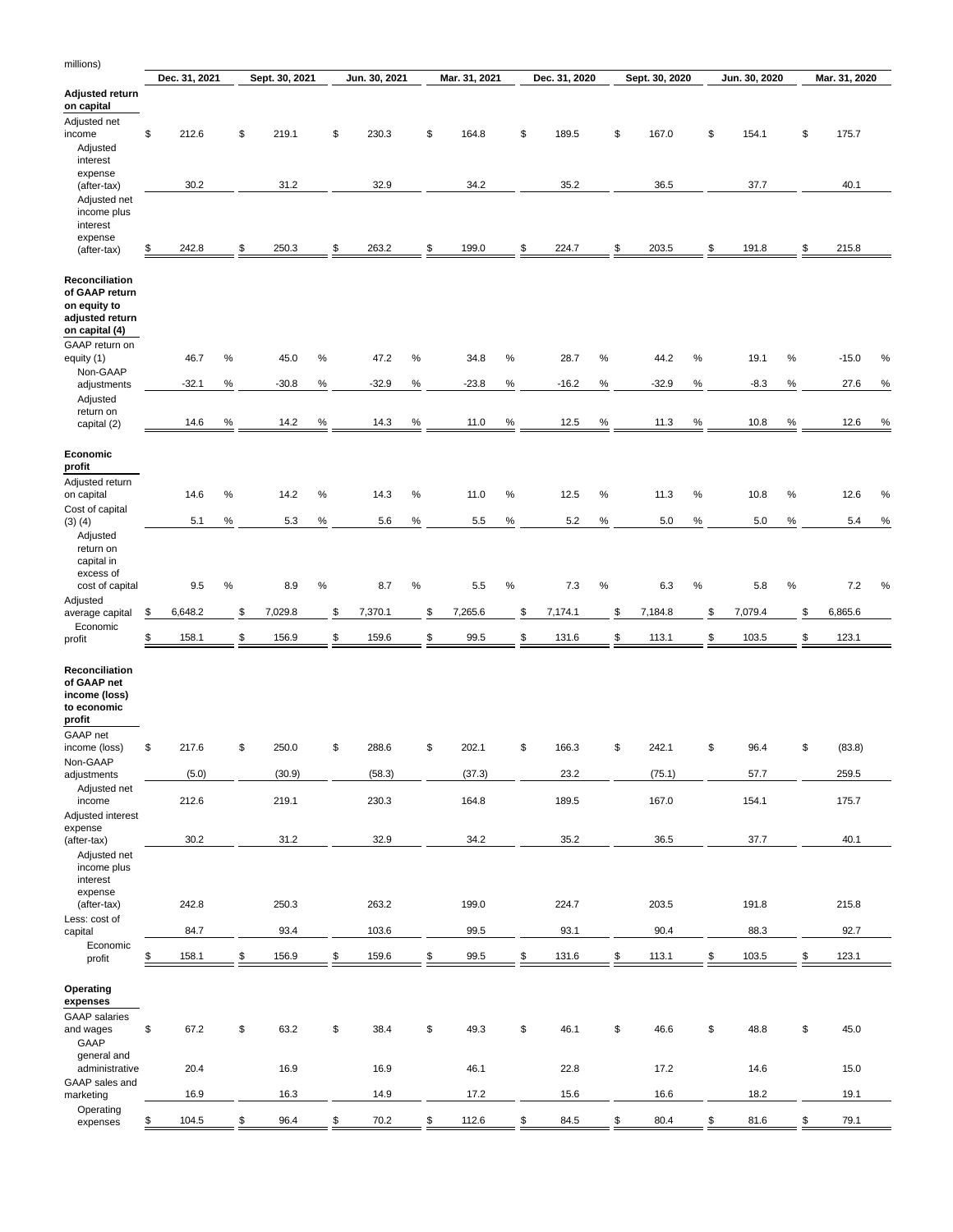| Operating<br>expenses as<br>a percentage<br>of adjusted<br>average<br>capital (4)                                   | 6.3    | % | 5.5    | % | 3.8<br>$\%$ | 6.2 | $\%$ | 4.7 | % | 4.5<br>$\%$  | 4.6  | $\%$ | 4.6  | % |
|---------------------------------------------------------------------------------------------------------------------|--------|---|--------|---|-------------|-----|------|-----|---|--------------|------|------|------|---|
| Percentage<br>change in<br>adjusted<br>average<br>capital<br>compared to<br>the same<br>period in the<br>prior year | $-7.3$ | % | $-2.2$ | % | %<br>4.1    | 5.8 | %    | 7.7 | % | $\%$<br>10.4 | 11.4 | %    | 15.1 | % |

(1) Calculated by dividing GAAP net income (loss) by GAAP average shareholders' equity.

(2) Adjusted return on capital is defined as adjusted net income plus adjusted interest expense (after-tax) divided by adjusted average capital.

(3) The cost of capital includes both a cost of equity and a cost of debt. The cost of equity capital is determined based on a formula that considers the risk of the business and the risk associated with our use of debt. The formula utilized for determining the cost of equity capital is as follows: (the average 30-year Treasury rate + 5%) + [(1 - tax rate) x (the average 30-year Treasury rate + 5% - pre-tax average cost of debt rate) x average debt/(average equity + average debt x tax rate)]. For the periods presented, the average 30-year Treasury rate and the adjusted pre-tax average cost of debt were as follows:

|                                                                       |               |      |                |      |               |   |               |   | For the Three Months Ended |      |                                  |      |               |      |               |      |
|-----------------------------------------------------------------------|---------------|------|----------------|------|---------------|---|---------------|---|----------------------------|------|----------------------------------|------|---------------|------|---------------|------|
|                                                                       | Dec. 31, 2021 |      | Sept. 30, 2021 |      | Jun. 30, 2021 |   | Mar. 31. 2021 |   | Dec. 31, 2020              |      | Sept. 30, 2020                   |      | Jun. 30, 2020 |      | Mar. 31, 2020 |      |
| Average 30-year Treasury rate                                         | 1.9           | $\%$ | 2.0            | %    | 2.3           | % | 2.0           | % | 1.6                        | %    | 1.4                              | %    | 1.4           | %    | 1.8           | %    |
| Adjusted pre-tax average cost of debt (4)                             | 3.3           | $\%$ | 3.4            | $\%$ | 3.6           | % | 3.8           | % | 3.9                        | $\%$ | 4.0                              | %    | 4.1           | %    | 4.5           | $\%$ |
| (4) Annualized.                                                       |               |      |                |      |               |   |               |   |                            |      |                                  |      |               |      |               |      |
| (In millions, except share and per share data)                        |               |      |                |      |               |   |               |   |                            |      | For the Years Ended December 31, |      |               |      |               |      |
| Adjusted net income                                                   |               |      |                |      |               |   |               |   |                            |      | 2021                             |      |               | 2020 |               |      |
| GAAP net income                                                       |               |      |                |      |               |   |               |   | \$                         |      | 958.3                            |      | \$            |      | 421.0         |      |
| Floating yield adjustment (after-tax)                                 |               |      |                |      |               |   |               |   |                            |      | (148.5)                          |      |               |      | (169.6)       |      |
| GAAP provision for credit losses (after-tax)                          |               |      |                |      |               |   |               |   |                            |      | 6.5                              |      |               |      | 428.8         |      |
| Senior notes adjustment (after-tax)                                   |               |      |                |      |               |   |               |   |                            |      | (2.1)                            |      |               |      | 4.0           |      |
| Income tax adjustment (1)                                             |               |      |                |      |               |   |               |   |                            |      | 12.6                             |      |               |      | 2.1           |      |
| Adjusted net income                                                   |               |      |                |      |               |   |               |   | \$                         |      | 826.8                            |      | \$            |      | 686.3         |      |
|                                                                       |               |      |                |      |               |   |               |   |                            |      |                                  |      |               |      |               |      |
| Adjusted net income per diluted share                                 |               |      |                |      |               |   |               |   | \$                         |      | 51.35                            |      | \$            |      | 38.26         |      |
| Diluted weighted average shares outstanding                           |               |      |                |      |               |   |               |   |                            |      | 16,100,552                       |      |               |      | 17,935,779    |      |
| Adjusted average capital                                              |               |      |                |      |               |   |               |   |                            |      |                                  |      |               |      |               |      |
| GAAP average debt                                                     |               |      |                |      |               |   |               |   | \$                         |      | 4,699.9                          |      | \$            |      | 4,686.1       |      |
| Deferred debt issuance adjustment                                     |               |      |                |      |               |   |               |   |                            |      | 29.0                             |      |               |      | 26.7          |      |
| Senior notes debt adjustment                                          |               |      |                |      |               |   |               |   |                            |      | 3.4                              |      |               |      | (3.3)         |      |
| Adjusted average debt                                                 |               |      |                |      |               |   |               |   |                            |      | 4,732.3                          |      |               |      | 4,709.5       |      |
| GAAP average shareholders' equity                                     |               |      |                |      |               |   |               |   |                            |      | 2,214.2                          |      |               |      | 2,188.6       |      |
| Senior notes equity adjustment                                        |               |      |                |      |               |   |               |   |                            |      | 7.4                              |      |               |      | 8.8           |      |
| Income tax adjustment (2)                                             |               |      |                |      |               |   |               |   |                            |      | (118.5)                          |      |               |      | (118.5)       |      |
| Floating yield adjustment                                             |               |      |                |      |               |   |               |   |                            |      | 243.0                            |      |               |      | 287.6         |      |
| Adjusted average equity                                               |               |      |                |      |               |   |               |   |                            |      | 2,346.1                          |      |               |      | 2,366.5       |      |
| Adjusted average capital                                              |               |      |                |      |               |   |               |   | \$                         |      | 7,078.4                          |      | \$            |      | 7,076.0       |      |
| Adjusted interest expense (after-tax)                                 |               |      |                |      |               |   |               |   |                            |      |                                  |      |               |      |               |      |
| GAAP interest expense                                                 |               |      |                |      |               |   |               |   | \$                         |      | 164.2                            |      | \$            |      | 192.0         |      |
| Senior notes adjustment                                               |               |      |                |      |               |   |               |   |                            |      | 2.7                              |      |               |      | 2.2           |      |
| Adjusted interest expense (pre-tax)                                   |               |      |                |      |               |   |               |   |                            |      | 166.9                            |      |               |      | 194.2         |      |
| Adjustment to record tax effect (1)                                   |               |      |                |      |               |   |               |   |                            |      | (38.4)                           |      |               |      | (44.7)        |      |
| Adjusted interest expense (after-tax)                                 |               |      |                |      |               |   |               |   | \$                         |      | 128.5                            |      | \$            |      | 149.5         |      |
| Adjusted return on capital                                            |               |      |                |      |               |   |               |   |                            |      |                                  |      |               |      |               |      |
| Adjusted net income                                                   |               |      |                |      |               |   |               |   | \$                         |      | 826.8                            |      | \$            |      | 686.3         |      |
| Adjusted interest expense (after-tax)                                 |               |      |                |      |               |   |               |   |                            |      | 128.5                            |      |               |      | 149.5         |      |
| Adjusted net income plus interest expense (after-tax)                 |               |      |                |      |               |   |               |   | \$                         |      | 955.3                            |      | \$            |      | 835.8         |      |
| Reconciliation of GAAP return on equity to adjusted return on capital |               |      |                |      |               |   |               |   |                            |      |                                  |      |               |      |               |      |
| GAAP return on equity (3)                                             |               |      |                |      |               |   |               |   |                            |      | 43.3                             | $\%$ |               |      | 19.2          | $\%$ |
| Non-GAAP adjustments                                                  |               |      |                |      |               |   |               |   |                            |      | $-29.8$                          | $\%$ |               |      | $-7.4$        | $\%$ |
| Adjusted return on capital (4)                                        |               |      |                |      |               |   |               |   |                            |      | 13.5                             | $\%$ |               |      | 11.8          | ℅    |
|                                                                       |               |      |                |      |               |   |               |   |                            |      |                                  |      |               |      |               |      |
| <b>Economic profit</b><br>Adjusted return on capital                  |               |      |                |      |               |   |               |   |                            |      | 13.5                             | $\%$ |               |      | 11.8          | $\%$ |
| Cost of capital (5)                                                   |               |      |                |      |               |   |               |   |                            |      | 5.4                              | $\%$ |               |      | 5.2           | $\%$ |
| Adjusted return on capital in excess of cost of capital               |               |      |                |      |               |   |               |   |                            |      | 8.1                              | $\%$ |               |      | 6.6           | $\%$ |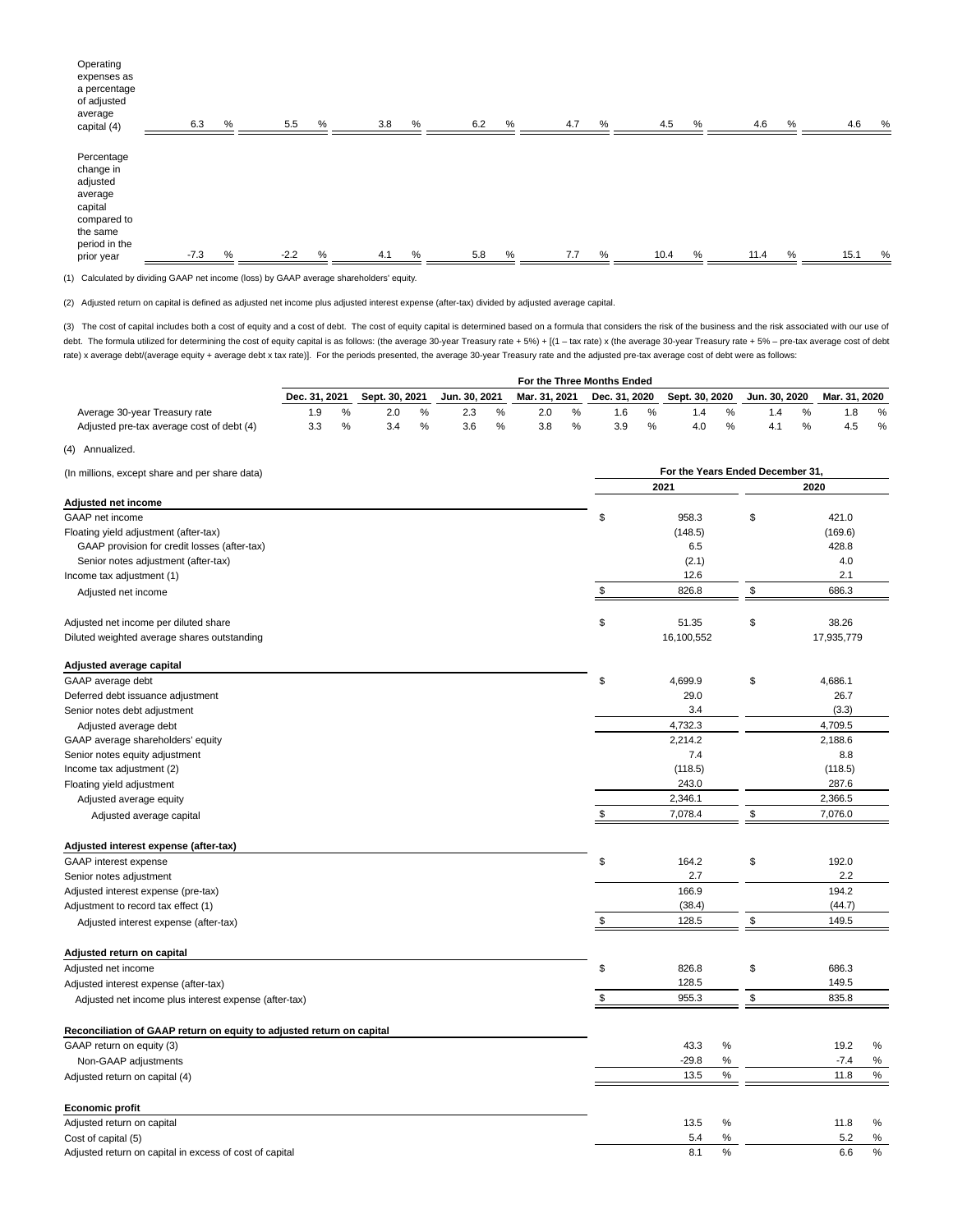| Adjusted average capital                              | \$. | 7,078.4 | \$<br>7,076.0 |
|-------------------------------------------------------|-----|---------|---------------|
| Economic profit                                       |     | 574.1   | 471.3         |
|                                                       |     |         |               |
| Reconciliation of GAAP net income to economic profit  |     |         |               |
| GAAP net income                                       | \$  | 958.3   | \$<br>421.0   |
| Non-GAAP adjustments                                  |     | (131.5) | 265.3         |
| Adjusted net income                                   |     | 826.8   | 686.3         |
| Adjusted interest expense (after-tax)                 |     | 128.5   | 149.5         |
| Adjusted net income plus interest expense (after-tax) |     | 955.3   | 835.8         |
| Less: cost of capital                                 |     | 381.2   | 364.5         |
| Economic profit                                       |     | 574.1   | 471.3         |
|                                                       |     |         |               |
|                                                       |     |         |               |
|                                                       |     |         |               |
|                                                       |     |         |               |
| <b>Operating expenses</b>                             |     |         |               |
| GAAP salaries and wages                               | \$  | 218.1   | \$<br>186.5   |
| GAAP general and administrative                       |     | 100.3   | 69.6          |
| GAAP sales and marketing                              |     | 65.3    | 69.5          |
| Operating expenses                                    | \$  | 383.7   | \$<br>325.6   |

(1) Adjustment to record taxes at our estimated long-term effective income tax rate of 23%.

(2) The enactment of the 2017 Tax Act in December 2017 resulted in the reversal of \$118.5 million of provision for income taxes to reflect the new federal statutory income tax rate. This adjustment removes the impact of this reversal from adjusted average capital. We believe the income tax adjustment provides a more accurate reflection of the performance of our business as we are recognizing provision for income taxes at the applicable long-term effective tax rate for the period.

(3) Calculated by dividing GAAP net income by GAAP average shareholders' equity.

(4) Adjusted return on capital is defined as adjusted net income plus adjusted interest expense after-tax divided by adjusted average capital.

(5) The cost of capital includes both a cost of equity and a cost of debt. The cost of equity capital is determined based on a formula that considers the risk of the business and the risk associated with our use of debt. The formula utilized for determining the cost of equity capital is as follows: (the average 30-year Treasury rate + 5%) + [(1 - tax rate) x (the average 30-year Treasury rate + 5% - pre-tax average cost of debt rate) x average debt/(average equity + average debt x tax rate)]. For the periods presented, the average 30-year Treasury rate and the adjusted pre-tax average cost of debt were as follows:

|                                       | For the Years Ended December 31. |      |  |
|---------------------------------------|----------------------------------|------|--|
|                                       | 2021                             | 2020 |  |
| Average 30-year Treasury rate         | 2.0%                             | 1.5% |  |
| Adjusted pre-tax average cost of debt | 3.5%                             | 4.1% |  |

### **Floating Yield Adjustment**

The net loan income (finance charge revenue less provision for credit losses expense) that we recognize over the life of a loan equals the cash we collect from the underlying Consumer Loan less the cash we pay to the dealer. We believe the economics of our business are best exhibited by recognizing loan revenue on a level-yield basis over the life of the loan based on expected future net cash flows. The purpose of this non-GAAP adjustment is to provide insight into our business by showing this level yield measure of income. Under GAAP, contractual amounts due in excess of the loan receivable balance at the time of assignment will be reflected as interest income, while contractual amounts due that are not expected to be collected are reflected in the provision for credit losses. Our non-GAAP floating yield adjustment recognizes the net effects of contractual interest income and expected credit losses in a single measure of finance charge revenue, consistent with how we manage our business. The floating yield adjustment recognizes revenue on a level-yield basis based upon expected future net cash flows, with any changes in expected future net cash flows, which are recognized immediately under GAAP as provision for credit losses, recognized over the remaining forecast period (up to 120 months after the origination date of the underlying Consumer Loans) for each individual dealer loan and purchased loan. The floating yield adjustment does not accelerate revenue recognition. Rather, it reduces revenue by taking amounts that are reported under GAAP as provision for credit losses and instead treating them as reductions of revenue over time.

On January 1, 2020, we adopted CECL, which changed our GAAP methodology. Under the GAAP methodology we employed prior to January 1, 2020, net loan income was based on expected future net cash flows and was recognized on a level-yield basis over the estimated life of the loan. Favorable changes in expected future net cash flows were treated as increases to the yield and were recognized over time, while unfavorable changes were recorded as current period provision for credit losses expense. We do not believe the GAAP methodology we employed prior to January 1, 2020 provided sufficient transparency into the economics of our business due to its asymmetrical treatment of favorable and unfavorable changes to expected future net cash flows. While CECL eliminated that asymmetrical treatment of changes in expected future net cash flows from the GAAP methodology we employ by requiring both favorable and unfavorable changes to expected future net cash flows to be immediately recognized as current period provision for credit losses expense, it introduced a different asymmetry by requiring us to recognize at the time of the loan's assignment to us a significant provision for credit losses expense for amounts we never expect to realize and to recognize in subsequent periods finance charge revenue that is significantly in excess of our expected yields. Our floating yield adjustment enables us to provide measures of income that are not impacted by GAAP's asymmetrical treatments of estimates.

We believe the floating yield adjustment is presented in a manner which reflects both the economic reality of our business and how the business is managed and provides valuable supplemental information to help investors better understand our business, executive compensation, liquidity and capital resources.

## **Senior Notes Adjustment**

The purpose of this non-GAAP adjustment is to modify our GAAP financial results to treat the issuance of certain senior notes as a refinancing of certain previously-issued senior notes.

On December 18, 2019, we issued \$400.0 million of 5.125% senior notes due 2024 (the "2024 senior notes"). We used a portion of the net proceeds from the 2024 senior notes to repurchase or redeem all of the \$300.0 million outstanding principal amount of our 6.125% senior notes due 2021 (the "2021 senior notes"), of which \$148.2 million was repurchased on December 18, 2019 and the remaining \$151.8 million was redeemed on January 17, 2020. We used the remaining net proceeds from the 2024 senior notes, together with borrowings under our revolving credit facility, to redeem in full the \$250.0 million outstanding principal amount of our 7.375% senior notes due 2023 (the "2023 senior notes") on March 15, 2020. Under GAAP, the fourth quarter of 2019 included (i) a pre-tax loss on extinguishment of debt of \$1.8 million related to the repurchase of 2021 senior notes in the fourth quarter of 2019 and the redemption of the remaining 2021 senior notes in the first quarter of 2020 and (ii) additional interest expense of \$0.3 million on \$160.0 million of additional outstanding debt caused by the one month lag from the issuance of the 2024 senior notes and repurchase of 2021 senior notes in the fourth quarter of 2019 to the redemption of the remaining 2021 senior notes in the first quarter of 2020. Under GAAP, the first quarter of 2020 included (i) a pre-tax loss on extinguishment of debt of \$7.4 million related to the redemption of 2023 senior notes in the first quarter of 2020 and (ii) additional interest expense of \$0.4 million on \$160.0 million of additional outstanding debt caused by the one month lag from the issuance of the 2024 senior notes and repurchase of 2021 senior notes in the fourth quarter of 2019 to the redemption of the remaining 2021 senior notes in the first quarter of 2020.

On January 22, 2014, we issued the 2021 senior notes. On February 21, 2014, we used the net proceeds from the 2021 senior notes, together with borrowings under our revolving credit facilities, to redeem in full the \$350.0 million outstanding principal amount of our 9.125% senior notes due 2017 (the "2017 senior notes"). Under GAAP, the first quarter of 2014 included (i) a pre-tax loss on extinguishment of debt of \$21.8 million related to the redemption of the 2017 senior notes in the first quarter of 2014 and (ii) additional interest expense of \$1.4 million on \$276.0 million of additional outstanding debt caused by the one month lag from the issuance of the 2021 senior notes to the redemption of the 2017 senior notes.

Under our non-GAAP approach, the loss on extinguishment of debt and additional interest expense that were recognized for GAAP purposes were in each case deferred as debt issuance costs and are being recognized ratably as interest expense over the term of the newly issued notes. In addition, for adjusted average capital purposes, the impact of additional outstanding debt related to the lag from the issuance of the new notes to the redemption of the previously issued notes was in each case deferred and is being recognized ratably over the term of the newly issued notes. Upon the issuance of the 2024 senior notes in the fourth quarter of 2019, the outstanding unamortized balances of the non-GAAP adjustments related to the 2021 senior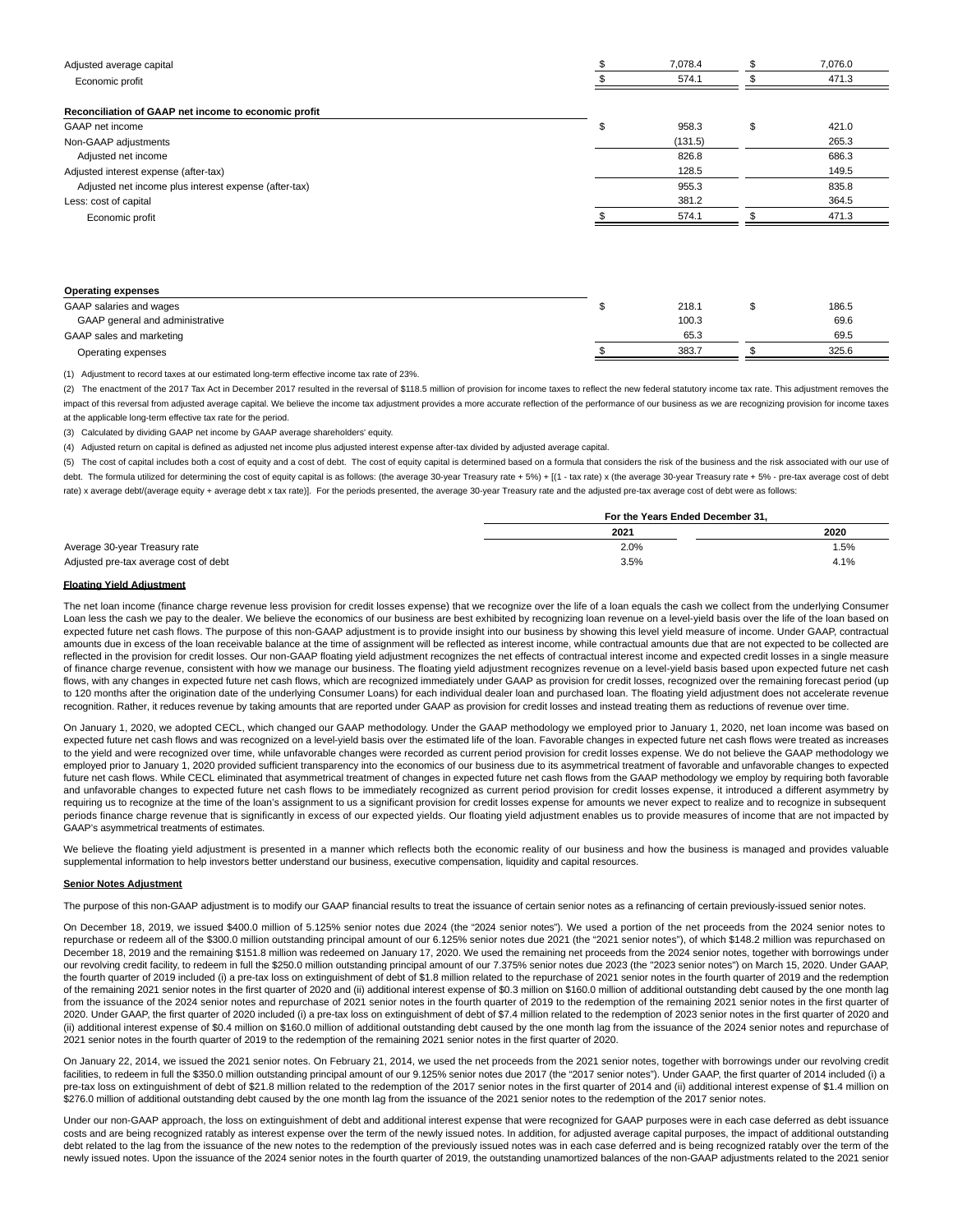notes were deferred and are being recognized ratably over the term of the 2024 senior notes.

We believe the senior notes adjustment provides a more accurate reflection of the performance of our business, since we are recognizing the costs incurred with these transactions in a manner consistent with how we recognize the costs incurred when we periodically refinance our other debt facilities.

# **Cautionary Statement Regarding Forward-Looking Information**

We claim the protection of the safe harbor for forward-looking statements contained in the Private Securities Litigation Reform Act of 1995 for all of our forward-looking statements. Statements in this release that are not historical facts, such as those using terms like "may," "will," "should," "believe," "expect," "anticipate," "assume," "forecast," "estimate," "intend," "plan," "target" and those regarding our future results, plans and objectives, are "forward-looking statements" within the meaning of the federal securities laws. These forwardlooking statements represent our outlook only as of the date of this release. Actual results could differ materially from these forward-looking statements since the statements are based on our current expectations, which are subject to risks and uncertainties. Factors that might cause such a difference include, but are not limited to, the factors set forth in Item 1A of our Form 10-K for the year ended December 31, 2020, filed with the Securities and Exchange Commission on February 12, 2021, and other risk factors discussed herein or listed from time to time in our reports filed with the Securities and Exchange Commission and the following:

# **Industry, Operational and Macroeconomic Risks**

- The outbreak of COVID-19 has adversely impacted our business, and the continuance of this pandemic, or any future outbreak of any contagious diseases or other public health emergency, could materially and adversely affect our business, financial condition, liquidity and results of operations.
- Our inability to accurately forecast and estimate the amount and timing of future collections could have a material adverse effect on results of operations.
- Due to competition from traditional financing sources and non-traditional lenders, we may not be able to compete successfully.
- Reliance on third parties to administer our ancillary product offerings could adversely affect our business and financial results.
- We are dependent on our senior management and the loss of any of these individuals or an inability to hire additional team members could adversely affect our ability to operate profitably.
- Our reputation is a key asset to our business, and our business may be affected by how we are perceived in the marketplace.
- The concentration of our dealers in several states could adversely affect us.
- Reliance on our outsourced business functions could adversely affect our business.
- Our ability to hire and retain foreign information technology personnel could be hindered by immigration restrictions.
- We may be unable to execute our business strategy due to current economic conditions.
- Adverse changes in economic conditions, the automobile or finance industries, or the non-prime consumer market could adversely affect our financial position, liquidity and results of operations, the ability of key vendors that we depend on to supply us with services, and our ability to enter into future financing transactions.
- Natural disasters, acts of war, terrorist attacks and threats or the escalation of military activity in response to these attacks or otherwise may negatively affect our business, financial condition and results of operations.
- A small number of our shareholders have the ability to significantly influence matters requiring shareholder approval and such shareholders have interests which may conflict with the interests of our other security holders.

### **Capital and Liquidity Risks**

- We may be unable to continue to access or renew funding sources and obtain capital needed to maintain and grow our business.
- The terms of our debt limit how we conduct our business.
- A violation of the terms of our asset-backed secured financing facilities or revolving secured warehouse facilities could have a material adverse impact on our operations.
- Our substantial debt could negatively impact our business, prevent us from satisfying our debt obligations and adversely affect our financial condition.
- We may not be able to generate sufficient cash flows to service our outstanding debt and fund operations and may be forced to take other actions to satisfy our obligations under such debt.
- Interest rate fluctuations may adversely affect our borrowing costs, profitability and liquidity.
- The phaseout of the London Interbank Offered Rate ("LIBOR"), or the replacement of LIBOR with a different reference rate, could result in a material adverse effect on our business.
- Reduction in our credit rating could increase the cost of our funding from, and restrict our access to, the capital markets and adversely affect our liquidity, financial condition and results of operations.
- We may incur substantially more debt and other liabilities. This could exacerbate further the risks associated with our current debt levels.
- The conditions of the U.S. and international capital markets may adversely affect lenders with which we have relationships, causing us to incur additional costs and reducing our sources of liquidity, which may adversely affect our financial position, liquidity and results of operations.

## **Information Technology and Cybersecurity Risks**

- Our dependence on technology could have a material adverse effect on our business.
- Our use of electronic contracts could impact our ability to perfect our ownership or security interest in Consumer Loans.
- Failure to properly safeguard confidential consumer and team member information could subject us to liability, decrease our profitability and damage our reputation.

### **Legal and Regulatory Risks**

- Litigation we are involved in from time to time may adversely affect our financial condition, results of operations and cash flows.
- Changes in tax laws and the resolution of uncertain income tax matters could have a material adverse effect on our results of operations and cash flows from operations.
- The regulations to which we are or may become subject could result in a material adverse effect on our business.

Other factors not currently anticipated by management may also materially and adversely affect our business, financial condition and results of operations. We do not undertake, and expressly disclaim any obligation, to update or alter our statements whether as a result of new information, future events or otherwise, except as required by applicable law.

### **Webcast Details**

We will host a webcast on January 31, 2022 at 5:00 p.m. Eastern Time to answer questions related to our fourth quarter and full year results. The webcast can be accessed live by visiting the "Investor Relations" section of our website at increditacceptance.com or by dialing 877-303-2904. Additionally, a replay and transcript of the webcast will be archived in the "Investor Relations" section of our website.

#### **Description of Credit Acceptance Corporation**

Since 1972, Credit Acceptance has offered financing programs that enable automobile dealers to sell vehicles to consumers, regardless of their credit history. Our financing programs are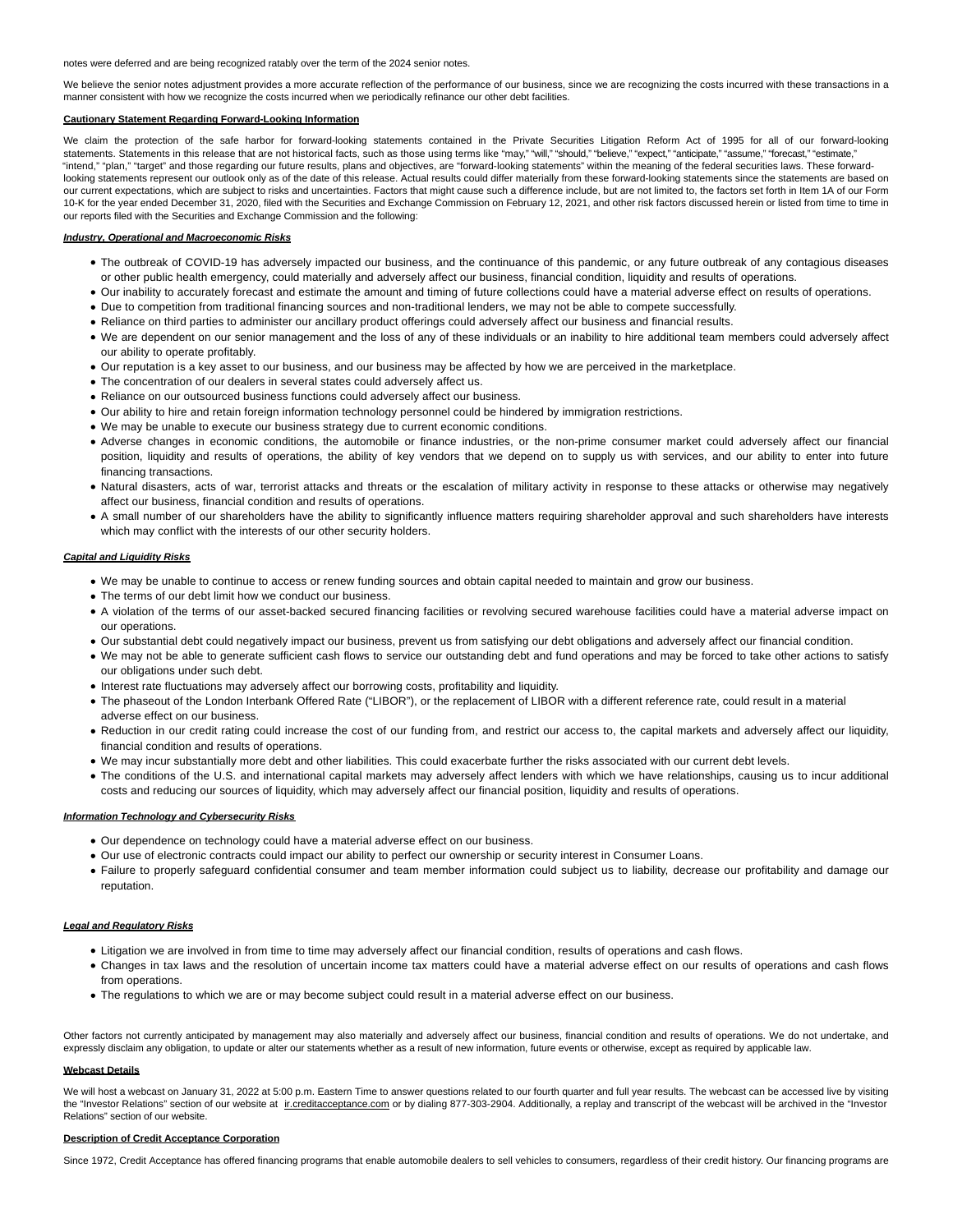offered through a nationwide network of automobile dealers who benefit from sales of vehicles to consumers who otherwise could not obtain financing; from repeat and referral sales generated by these same customers; and from sales to customers responding to advertisements for our financing programs, but who actually end up qualifying for traditional financing.

Without our financing programs, consumers are often unable to purchase vehicles or they purchase unreliable ones. Further, as we report to the three national credit reporting agencies, an important ancillary benefit of our programs is that we provide consumers with an opportunity to improve their lives by improving their credit score and move on to more traditional sources of financing. Credit Acceptance is publicly traded on the Nasdaq Stock Market under the symbol CACC. For more information, visit creditacceptance.com.

## **CREDIT ACCEPTANCE CORPORATION CONSOLIDATED STATEMENTS OF INCOME (UNAUDITED)**

| (Dollars in millions, except per share data) | For the Three Months Ended December 31, |             |            |    |            |              | For the Years Ended December 31, |  |
|----------------------------------------------|-----------------------------------------|-------------|------------|----|------------|--------------|----------------------------------|--|
|                                              | 2021                                    |             | 2020       |    | 2021       |              | 2020                             |  |
| Revenue:                                     |                                         |             |            |    |            |              |                                  |  |
| Finance charges                              | \$<br>430.2                             | \$          | 417.9      | \$ | 1,742.6    | \$           | 1,562.4                          |  |
| Premiums earned                              | 14.7                                    |             | 15.1       |    | 60.3       |              | 57.3                             |  |
| Other income                                 | 18.3                                    |             | 14.4       |    | 53.1       |              | 49.6                             |  |
| Total revenue                                | 463.2                                   |             | 447.4      |    | 1,856.0    |              | 1,669.3                          |  |
| <b>Costs and expenses:</b>                   |                                         |             |            |    |            |              |                                  |  |
| Salaries and wages                           | 67.2                                    |             | 46.1       |    | 218.1      |              | 186.5                            |  |
| General and administrative                   | 20.4                                    |             | 22.8       |    | 100.3      |              | 69.6                             |  |
| Sales and marketing                          | 16.9                                    |             | 15.6       |    | 65.3       |              | 69.5                             |  |
| Provision for credit losses                  | 25.9                                    |             | 92.6       |    | 8.4        |              | 556.9                            |  |
| Interest                                     | 38.6                                    |             | 45.1       |    | 164.2      |              | 192.0                            |  |
| Provision for claims                         | 9.5                                     |             | 9.1        |    | 38.8       |              | 37.9                             |  |
|                                              |                                         |             |            |    |            |              | 7.4                              |  |
| Loss on extinguishment of debt               | 178.5                                   |             | 231.3      |    | 595.1      |              | 1,119.8                          |  |
| Total costs and expenses                     |                                         |             |            |    |            |              |                                  |  |
| Income before provision for income taxes     | 284.7                                   |             | 216.1      |    | 1,260.9    |              | 549.5                            |  |
| Provision for income taxes                   | 67.1                                    |             | 49.8       |    | 302.6      |              | 128.5                            |  |
| Net income                                   | \$<br>217.6                             | \$          | 166.3      | \$ | 958.3      | \$           | 421.0                            |  |
|                                              |                                         |             |            |    |            |              |                                  |  |
| Net income per share:                        |                                         |             |            |    |            |              |                                  |  |
| Basic                                        | \$<br>14.77                             | \$          | 9.47       | \$ | 59.57      | \$           | 23.57                            |  |
|                                              | \$                                      | \$          |            | \$ |            | \$           |                                  |  |
| Diluted                                      | 14.60                                   |             | 9.43       |    | 59.52      |              | 23.47                            |  |
|                                              |                                         |             |            |    |            |              |                                  |  |
| Weighted average shares outstanding:         |                                         |             |            |    |            |              |                                  |  |
| Basic                                        | 14,729,831                              |             | 17,564,101 |    | 16,085,823 |              | 17,858,935                       |  |
| Diluted                                      | 14,904,836                              |             | 17,633,553 |    | 16,100,552 |              | 17,935,779                       |  |
|                                              | <b>CREDIT ACCEPTANCE CORPORATION</b>    |             |            |    |            |              |                                  |  |
|                                              | <b>CONSOLIDATED BALANCE SHEETS</b>      |             |            |    |            |              |                                  |  |
|                                              |                                         | (UNAUDITED) |            |    |            |              |                                  |  |
|                                              |                                         |             |            |    |            |              |                                  |  |
| (Dollars in millions, except per share data) |                                         |             |            |    |            |              | As of                            |  |
|                                              |                                         |             |            |    |            | December 31, | December 31,                     |  |
|                                              |                                         |             |            |    |            | 2021         | 2020                             |  |
|                                              | <b>ASSETS:</b>                          |             |            |    |            |              |                                  |  |
| Cash and cash equivalents                    |                                         |             |            |    | \$         | 23.3         | \$<br>16.0                       |  |
| Restricted cash and cash equivalents         |                                         |             |            |    |            | 410.9        | 380.2                            |  |
| Restricted securities available for sale     |                                         |             |            |    |            | 62.1         | 66.1                             |  |
|                                              |                                         |             |            |    |            |              |                                  |  |
|                                              |                                         |             |            |    |            |              |                                  |  |
| Loans receivable                             |                                         |             |            |    |            | 9,349.8      | 10,124.8                         |  |
|                                              |                                         |             |            |    |            |              |                                  |  |
| Allowance for credit losses                  |                                         |             |            |    |            | (3,013.5)    | (3,336.9)                        |  |
| Loans receivable, net                        |                                         |             |            |    |            | 6,336.3      | 6,787.9                          |  |
|                                              |                                         |             |            |    |            |              |                                  |  |
|                                              |                                         |             |            |    |            |              |                                  |  |
| Property and equipment, net                  |                                         |             |            |    |            | 57.3         | 59.4                             |  |
| Income taxes receivable                      |                                         |             |            |    |            | 109.2        | 147.0                            |  |
| Other assets                                 |                                         |             |            |    |            | 51.8         | 32.4                             |  |
| <b>Total Assets</b>                          |                                         |             |            |    | \$         | 7,050.9      | \$<br>7,489.0                    |  |
|                                              |                                         |             |            |    |            |              |                                  |  |
|                                              | LIABILITIES AND SHAREHOLDERS' EQUITY:   |             |            |    |            |              |                                  |  |
| Liabilities:                                 |                                         |             |            |    |            |              |                                  |  |
|                                              |                                         |             |            |    |            |              |                                  |  |
|                                              |                                         |             |            |    |            |              |                                  |  |
| Accounts payable and accrued liabilities     |                                         |             |            |    | \$         | 175.0        | \$<br>186.7                      |  |
| Revolving secured line of credit             |                                         |             |            |    |            | 2.6          | 95.9                             |  |
| Secured financing                            |                                         |             |            |    |            | 3,811.5      | 3,711.6                          |  |
| Senior notes                                 |                                         |             |            |    |            | 792.5        | 790.6                            |  |
| Mortgage note                                |                                         |             |            |    |            | 9.7          | 10.5                             |  |
| Deferred income taxes, net                   |                                         |             |            |    |            | 435.2        | 391.0                            |  |
| Income taxes payable                         |                                         |             |            |    |            | 0.2          | 0.2                              |  |
| <b>Total Liabilities</b>                     |                                         |             |            |    |            | 5,226.7      | 5,186.5                          |  |
|                                              |                                         |             |            |    |            |              |                                  |  |
| <b>Shareholders' Equity:</b>                 |                                         |             |            |    |            |              |                                  |  |

Common stock, \$.01 par value, 80,000,000 shares authorized, 14,145,888 and 17,092,432 shares issued and outstanding as of December 31, 2021 and December 31, 2020, respectively and analyzed and operation of the characteristic order of the characteristic order of the characteristic order of the characteristic order of the characteristic order of the cha